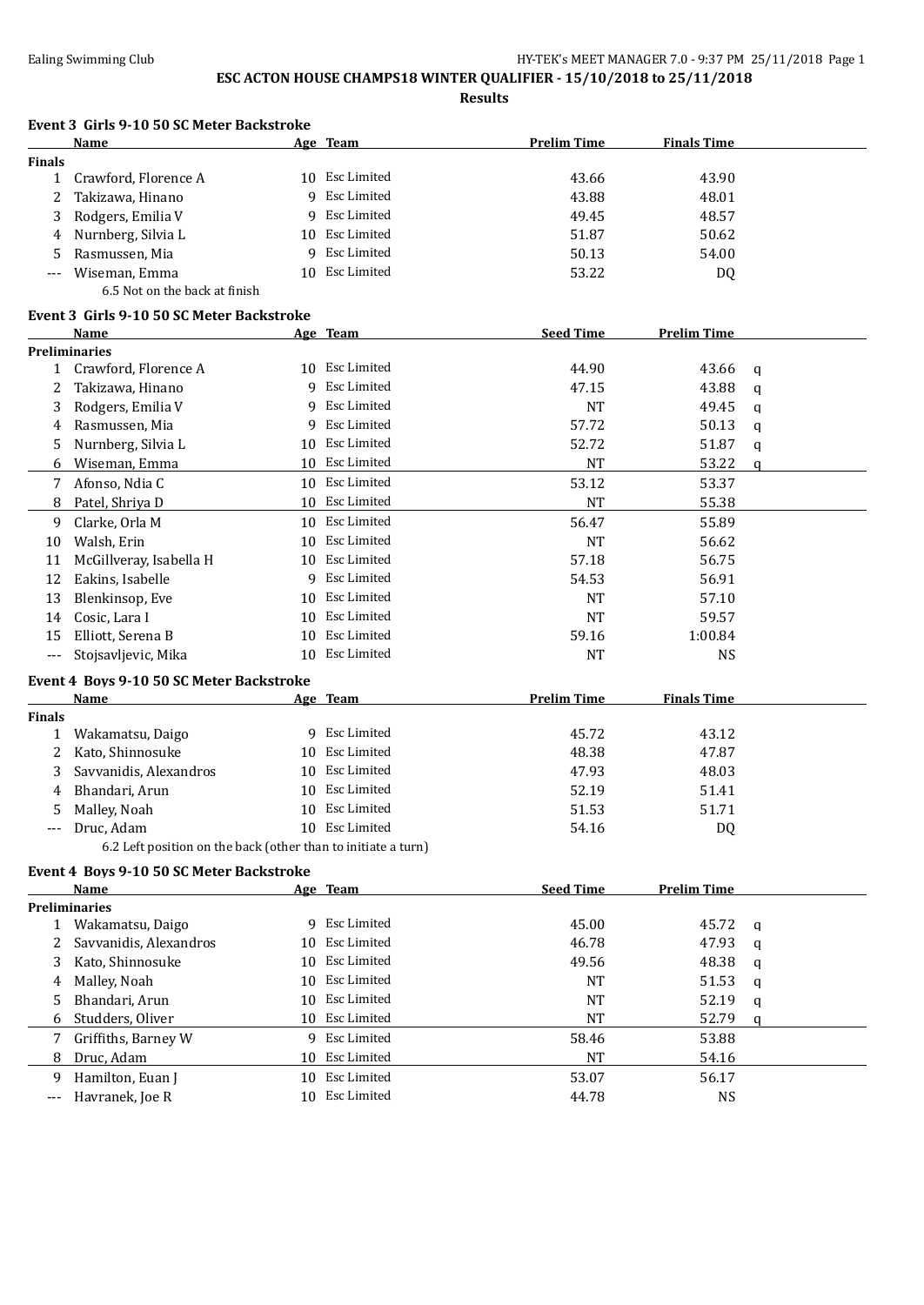|               | Event 5 Girls 11-12 100 SC Meter Backstroke                   |    |                                  |                    |                    |              |
|---------------|---------------------------------------------------------------|----|----------------------------------|--------------------|--------------------|--------------|
|               | Name                                                          |    | Age Team                         | <b>Prelim Time</b> | <b>Finals Time</b> |              |
| <b>Finals</b> |                                                               |    |                                  |                    |                    |              |
| $\mathbf{1}$  | Wakamatsu, Miyu                                               |    | 12 Esc Limited                   | 1:29.69            | 1:33.31            |              |
| 2             | Pritchard, Lily M                                             |    | 11 Esc Limited                   | 1:42.63            | 1:37.40            |              |
| 3             | Yoneda, Yuka                                                  |    | 11 Esc Limited                   | 1:40.38            | 1:40.16            |              |
| 4             | Marshallsay, Georgia H                                        |    | 11 Esc Limited                   | 1:46.22            | 1:43.16            |              |
| 5             | Keating, Ciara                                                |    | 11 Esc Limited                   | 1:46.16            | 1:48.41            |              |
| ---           | Gaspar, Tamzin                                                |    | 12 Esc Limited                   | 1:46.86            | DQ                 |              |
|               | 6.2 Left position on the back (other than to initiate a turn) |    |                                  |                    |                    |              |
|               | Event 5 Girls 11-12 100 SC Meter Backstroke                   |    |                                  |                    |                    |              |
|               | Name                                                          |    | Age Team                         | <b>Seed Time</b>   | <b>Prelim Time</b> |              |
|               | <b>Preliminaries</b>                                          |    |                                  |                    |                    |              |
| 1             | Wakamatsu, Miyu                                               |    | 12 Esc Limited                   | 1:34.18            | 1:29.69            | q            |
| 2             | Yoneda, Yuka                                                  | 11 | Esc Limited                      | 1:42.22            | 1:40.38            | q            |
| 3             | Pritchard, Lily M                                             | 11 | Esc Limited                      | 1:39.47            | 1:42.63            | q            |
| 4             | Grant, Myriam                                                 | 11 | Esc Limited                      | 1:47.18            | 1:45.22            | q            |
| 5             | Keating, Ciara                                                |    | 11 Esc Limited                   | 1:48.90            | 1:46.16            | $\mathbf q$  |
| 6             | Marshallsay, Georgia H                                        |    | 11 Esc Limited                   | NT                 | 1:46.22            | $\mathbf{q}$ |
| 7             | Gaspar, Tamzin                                                |    | 12 Esc Limited                   | 1:49.87            | 1:46.86            |              |
| 8             | Grewal, Ambar                                                 |    | 12 Esc Limited                   | 1:47.50            | 1:51.20            |              |
| 9             | Druc, Anna                                                    |    | 12 Esc Limited                   | 1:57.85            | 1:52.85            |              |
| 10            | Malley, Ilayda L                                              | 12 | Esc Limited                      | 1:59.03            | 1:53.40            |              |
| 11            | Korczakowska, Magda                                           | 12 | Esc Limited                      | <b>NT</b>          | 1:54.22            |              |
| 12            | Mehmedbasic, Luna                                             |    | 12 Esc Limited                   | <b>NT</b>          | 1:56.66            |              |
| 13            | Elliott, Maddie R                                             | 11 | Esc Limited                      | 1:54.00            | 1:56.88            |              |
| 14            | Wood, Ruby L                                                  |    | 11 Esc Limited                   | 2:03.97            | 1:57.37            |              |
| 15            | Ganne, Sophie A                                               |    | 11 Esc Limited                   | NT                 | 2:00.84            |              |
|               | Keegan, Ellie                                                 |    | 11 Esc Limited                   | <b>NT</b>          |                    |              |
| 16            |                                                               |    | 12 Esc Limited                   |                    | 2:06.62            |              |
| 17            | Wiseman, Amaia                                                |    |                                  | 2:12.16            | 2:22.15            |              |
|               | Event 6 Boys 11-12 100 SC Meter Backstroke                    |    |                                  |                    |                    |              |
|               | <b>Name</b>                                                   |    | Age Team                         | <b>Prelim Time</b> | <b>Finals Time</b> |              |
| <b>Finals</b> |                                                               |    |                                  |                    |                    |              |
| $\mathbf{1}$  | Bielak, Max P                                                 |    | 12 Esc Limited<br>12 Esc Limited | 1:31.43            | 1:28.94            |              |
| 2             | Yerkassynov, Edik                                             |    |                                  | 1:38.43            | 1:29.59            |              |
| 3             | Bhatia, Sai                                                   |    | 12 Esc Limited                   | 1:32.66            | 1:34.19            |              |
| 4             | Beshay, Antony F                                              |    | 11 Esc Limited                   | 1:47.13            | 1:38.72            |              |
| 5             | Tikhonov, Lev                                                 |    | 12 Esc Limited                   | 1:40.16            | 1:45.82            |              |
| ---           | Leaviss, Stanley                                              |    | 12 Esc Limited                   | 1:45.66            | DQ                 |              |
|               | 6.2 Left position on the back (other than to initiate a turn) |    |                                  |                    |                    |              |
|               | Event 6 Boys 11-12 100 SC Meter Backstroke                    |    |                                  |                    |                    |              |
|               | Name                                                          |    | Age Team                         | <b>Seed Time</b>   | <b>Prelim Time</b> |              |
|               | <b>Preliminaries</b>                                          |    |                                  |                    |                    |              |
|               | 1 Bielak, Max P                                               |    | 12 Esc Limited                   | 1:35.53            | 1:31.43            | q            |
| 2             | Bhatia, Sai                                                   |    | 12 Esc Limited                   | 1:44.18            | 1:32.66            | q            |
| 3             | Yerkassynov, Edik                                             |    | 12 Esc Limited                   | NT                 | 1:38.43            | q            |
| 4             | Tikhonov, Lev                                                 |    | 12 Esc Limited                   | 1:47.06            | 1:40.16            | q            |
| 5             | Leaviss, Stanley                                              |    | 12 Esc Limited                   | 1:54.31            | 1:45.66            | q            |
| 6             | Beshay, Antony F                                              |    | 11 Esc Limited                   | 1:48.87            | 1:47.13            | q            |
| 7             | Jenkins, Louis J                                              |    | 11 Esc Limited                   | NT                 | 1:54.57            |              |
| 8             | Bialek, Kacper                                                |    | 12 Esc Limited                   | <b>NT</b>          | 1:56.32            |              |
| 9             | Irimia, Cosmin                                                |    | 12 Esc Limited                   | 1:55.06            | 1:59.56            |              |
| 10            | Carroll-Waine, Henry R                                        |    | 12 Esc Limited                   | 1:51.88            | 2:05.63            |              |
|               |                                                               |    |                                  |                    |                    |              |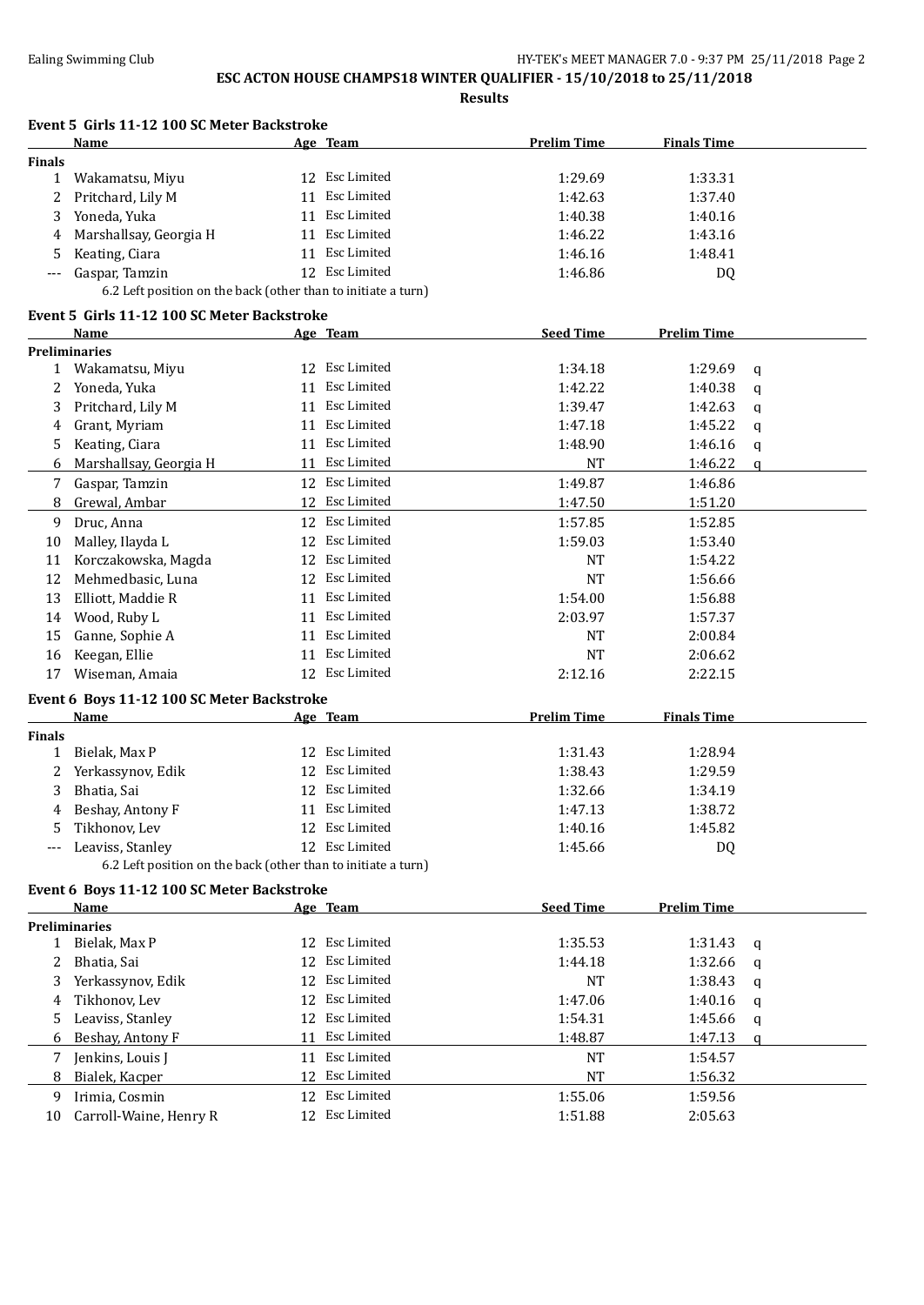**Results**

### **Preliminaries ... (Event 6 Boys 11-12 100 SC Meter Backstroke)**

|               | Name                                                          |    | Age Team       | <b>Seed Time</b>   | <b>Prelim Time</b> |             |
|---------------|---------------------------------------------------------------|----|----------------|--------------------|--------------------|-------------|
|               | 11 Midura, Max S                                              |    | 12 Esc Limited | <b>NT</b>          | 2:09.10            |             |
| 12            | Manners, Alfie                                                |    | 12 Esc Limited | 2:07.94            | 2:09.41            |             |
|               | Svenburg De Andrade, Oliver                                   |    | 11 Esc Limited | <b>NT</b>          | <b>NS</b>          |             |
|               |                                                               |    |                |                    |                    |             |
|               | Event 7 Girls 13-14 200 SC Meter Backstroke                   |    |                |                    |                    |             |
| <b>Finals</b> | <b>Name</b>                                                   |    | Age Team       | <b>Prelim Time</b> | <b>Finals Time</b> |             |
| 1             | Beetham, Gwen                                                 |    | 14 Esc Limited | 3:02.21            | 2:54.06            |             |
| 2             | Kynaston, Eva L                                               |    | 14 Esc Limited | 3:22.59            | 3:30.09            |             |
| 3             | Bryce, Molly E                                                |    | 13 Esc Limited | 3:37.79            | 3:40.04            |             |
| 4             | Nurnberg, Elena S                                             |    | 13 Esc Limited | 3:41.27            | 3:43.85            |             |
| 5             | Warrillow, Isabella F                                         |    | 13 Esc Limited | 3:45.31            | 3:52.50            |             |
|               | Benderdouche, Sara                                            |    | 13 Esc Limited |                    |                    |             |
| $---$         | 6.2 Left position on the back (other than to initiate a turn) |    |                | 3:31.65            | DQ                 |             |
|               |                                                               |    |                |                    |                    |             |
|               | Event 7 Girls 13-14 200 SC Meter Backstroke                   |    |                |                    |                    |             |
|               | Name                                                          |    | Age Team       | <b>Seed Time</b>   | <b>Prelim Time</b> |             |
|               | <b>Preliminaries</b>                                          |    |                |                    |                    |             |
|               | 1 Beetham, Gwen                                               |    | 14 Esc Limited | 2:57.31            | 3:02.21            | q           |
| 2             | Kynaston, Eva L                                               |    | 14 Esc Limited | 3:26.90            | 3:22.59            | $\mathbf q$ |
| 3             | Benderdouche, Sara                                            |    | 13 Esc Limited | NT                 | 3:31.65            | q           |
| 4             | Fackney, Hanna R                                              |    | 13 Esc Limited | NT                 | 3:33.06            | q           |
| 5             | Bryce, Molly E                                                |    | 13 Esc Limited | NT                 | 3:37.79            | q           |
| 6             | Nurnberg, Elena S                                             |    | 13 Esc Limited | NT                 | 3:41.27            | q           |
| 7             | Warrillow, Isabella F                                         |    | 13 Esc Limited | <b>NT</b>          | 3:45.31            |             |
| 8             | McDonagh, Milly G                                             |    | 13 Esc Limited | <b>NT</b>          | 3:51.35            |             |
| 9             | Woldehiwot, Salem                                             |    | 13 Esc Limited | <b>NT</b>          | 4:17.09            |             |
| ---           | Hrycek-Robinson, Caroline S                                   |    | 13 Esc Limited | <b>NT</b>          | <b>NS</b>          |             |
| $---$         | Macyte, Esmile M                                              |    | 13 Esc Limited | <b>NT</b>          | <b>NS</b>          |             |
|               | Event 8 Boys 13-14 200 SC Meter Backstroke                    |    |                |                    |                    |             |
|               | Name                                                          |    | Age Team       | <b>Prelim Time</b> | <b>Finals Time</b> |             |
| <b>Finals</b> |                                                               |    |                |                    |                    |             |
| $\mathbf{1}$  | Decimavilla, Iker                                             |    | 14 Esc Limited | 2:52.70            | 2:44.78            |             |
| 2             | Savvanidis, Philippos                                         |    | 14 Esc Limited | 3:07.06            | 3:00.78            |             |
| 3             | Stojsavljevic, Savo                                           |    | 14 Esc Limited | 3:05.23            | 3:04.03            |             |
| 4             | Krasnodebski, Adam                                            |    | 13 Esc Limited | 3:28.29            | 3:17.22            |             |
| 5             | Rasmussen, Lucas                                              |    | 13 Esc Limited | 3:22.00            | 3:20.31            |             |
| 6             | Demetre, Max                                                  |    | 13 Esc Limited | 3:39.09            | 3:49.00            |             |
|               | Event 8 Boys 13-14 200 SC Meter Backstroke                    |    |                |                    |                    |             |
|               | Name                                                          |    | Age Team       | <b>Seed Time</b>   | <b>Prelim Time</b> |             |
|               | <b>Preliminaries</b>                                          |    |                |                    |                    |             |
| $\mathbf{1}$  | Decimavilla, Iker                                             |    | 14 Esc Limited | NT                 | 2:52.70            | q           |
| 2             | Stojsavljevic, Savo                                           |    | 14 Esc Limited | 3:13.00            | 3:05.23            | $\mathbf q$ |
| 3             | Savvanidis, Philippos                                         | 14 | Esc Limited    | 2:56.78            | 3:07.06            | q           |
| 4             | Mehmedbasic, Deni                                             | 13 | Esc Limited    | NT                 | 3:11.34            |             |
| 5             | Rasmussen, Lucas                                              | 13 | Esc Limited    | NT                 | 3:22.00            | q           |
| 6             | Krasnodebski, Adam                                            | 13 | Esc Limited    | $\rm{NT}$          | 3:28.29            | q           |
|               |                                                               |    | 13 Esc Limited |                    |                    | q           |
| 7             | Demetre, Max                                                  |    |                | $\rm{NT}$          | 3:39.09            |             |
| 8             | Verroiotis, Panos                                             |    | 13 Esc Limited | NT                 | 4:04.00            |             |
| 9             | De Lima Cardoso, Nuno                                         |    | 13 Esc Limited | <b>NT</b>          | 4:09.25            |             |
| 10            | Gales Dobson, Theo                                            | 13 | Esc Limited    | <b>NT</b>          | 4:46.60            |             |
| ---           | Macaraig, Ervin                                               |    | 13 Esc Limited | <b>NT</b>          | <b>NS</b>          |             |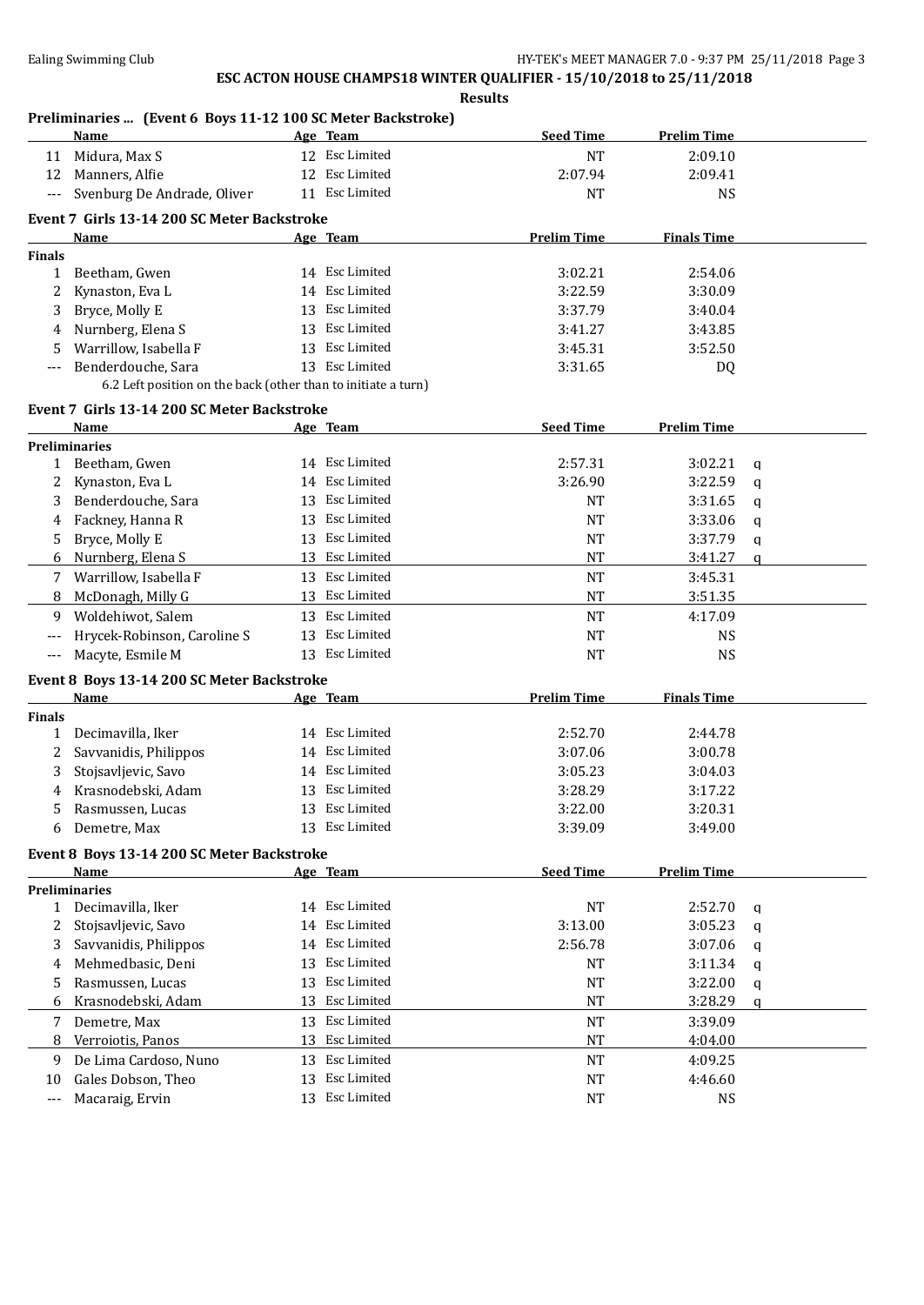**Results**

|               | Event 9 Girls 15 & Over 200 SC Meter Backstroke |    |                |                    |                    |              |
|---------------|-------------------------------------------------|----|----------------|--------------------|--------------------|--------------|
|               | Name                                            |    | Age Team       | <b>Prelim Time</b> | <b>Finals Time</b> |              |
| <b>Finals</b> |                                                 |    |                |                    |                    |              |
| 1             | Krynska, Agatka                                 |    | 18 Esc Limited | 3:13.90            | 2:51.32            |              |
| 2             | Bryce, Emily                                    | 17 | Esc Limited    | 3:04.69            | 2:58.53            |              |
| 3             | Beben, Nicola                                   | 15 | Esc Limited    | 3:13.19            | 3:12.22            |              |
| 4             | Korn, Chloe                                     |    | 18 Esc Limited | 3:10.15            | 3:12.50            |              |
| 5             | Streltsova, Sofia                               |    | 15 Esc Limited | 3:36.07            | 3:25.19            |              |
| ---           | Jellinek, Alice M                               |    | 16 Esc Limited | 3:25.19            | DQ                 |              |
|               | 6.4 Did not touch the wall during the turn      |    |                |                    |                    |              |
|               | Event 9 Girls 15 & Over 200 SC Meter Backstroke |    |                |                    |                    |              |
|               | Name                                            |    | Age Team       | <b>Seed Time</b>   | <b>Prelim Time</b> |              |
|               | <b>Preliminaries</b>                            |    |                |                    |                    |              |
| 1             | Bryce, Emily                                    |    | 17 Esc Limited | 2:56.70            | 3:04.69            | q            |
| 2             | Korn, Chloe                                     |    | 18 Esc Limited | NT                 | 3:10.15            | q            |
| 3             | Beben, Nicola                                   |    | 15 Esc Limited | 3:10.47            | 3:13.19            | q            |
| 4             | Krynska, Agatka                                 |    | 18 Esc Limited | 2:49.10            | 3:13.90            | q            |
| 5             | Krasnodebska, Maria V                           |    | 15 Esc Limited | 3:22.69            | 3:16.13            | q            |
| 6             | Jellinek, Alice M                               |    | 16 Esc Limited | NT                 | 3:25.19            | $\mathbf{q}$ |
| 7             | Streltsova, Sofia                               |    | 15 Esc Limited | 3:42.72            | 3:36.07            |              |
| 8             | Mehta, Bhavya                                   |    | 15 Esc Limited | <b>NT</b>          | 5:23.49            |              |
| $---$         | Egelie, Francine                                |    | 15 Esc Limited | 3:05.75            | <b>NS</b>          |              |
| $---$         | Macyte, Rugile                                  |    | 16 Esc Limited | 3:15.00            | <b>NS</b>          |              |
|               |                                                 |    |                |                    |                    |              |
|               | Event 10 Boys 15 & Over 200 SC Meter Backstroke |    |                |                    |                    |              |
|               | Name                                            |    | Age Team       | <b>Prelim Time</b> | <b>Finals Time</b> |              |
| <b>Finals</b> |                                                 |    | 15 Esc Limited |                    |                    |              |
| $\mathbf{1}$  | Takizawa, Asahi                                 |    | 15 Esc Limited | 2:38.31            | 2:37.72            |              |
| 2             | Krynski, Jacek                                  |    | 15 Esc Limited | 2:57.81            | 2:46.37            |              |
| 3             | Jones, Oscar                                    |    |                | 2:54.66            | 2:53.36            |              |
| 4             | Quickenden, Fraser J                            |    | 15 Esc Limited | 2:59.22            | 2:59.90            |              |
| 5             | Ziniak, Alex                                    |    | 17 Esc Limited | 3:10.37            | 3:10.72            |              |
|               | Event 10 Boys 15 & Over 200 SC Meter Backstroke |    |                |                    |                    |              |
|               | Name                                            |    | Age Team       | <b>Seed Time</b>   | <b>Prelim Time</b> |              |
|               | <b>Preliminaries</b>                            |    |                |                    |                    |              |
|               | 1 Takizawa, Asahi                               |    | 15 Esc Limited | 2:41.84            | 2:38.31            | q            |
|               | Elkholy, Seifeldin                              |    | 18 Esc Limited | <b>NT</b>          | 2:47.25            | q            |
|               | 3 Fackney, Bailey G                             |    | 16 Esc Limited | 2:49.13            | 2:49.95            | q            |
| 4             | Jones, Oscar                                    |    | 15 Esc Limited | 2:52.56            | 2:54.66            | q            |
| 5             | Krynski, Jacek                                  |    | 15 Esc Limited | 2:55.68            | 2:57.81            | q            |
| 6             | Quickenden, Fraser J                            | 15 | Esc Limited    | 3:06.22            | 2:59.22            | a            |
| 7             | Ziniak, Alex                                    |    | 17 Esc Limited | 3:02.47            | 3:10.37            |              |
|               | Event 13 Girls 9-10 50 SC Meter Freestyle       |    |                |                    |                    |              |
|               | <b>Name</b>                                     |    | Age Team       | <b>Prelim Time</b> | <b>Finals Time</b> |              |
| <b>Finals</b> |                                                 |    |                |                    |                    |              |
| $\mathbf{1}$  | Crawford, Florence A                            | 10 | Esc Limited    | 41.34              | 39.12              |              |
| 2             | Blenkinsop, Eve                                 | 10 | Esc Limited    | 44.80              | 39.53              |              |
| 3             | Takizawa, Hinano                                |    | 9 Esc Limited  | 42.22              | 39.75              |              |
| 4             | Rodgers, Emilia V                               |    | 9 Esc Limited  | 45.69              | 41.63              |              |
| 5             | McGillveray, Isabella H                         |    | 10 Esc Limited | 46.63              | 43.41              |              |

6 Rasmussen, Mia 9 Esc Limited 44.75 46.03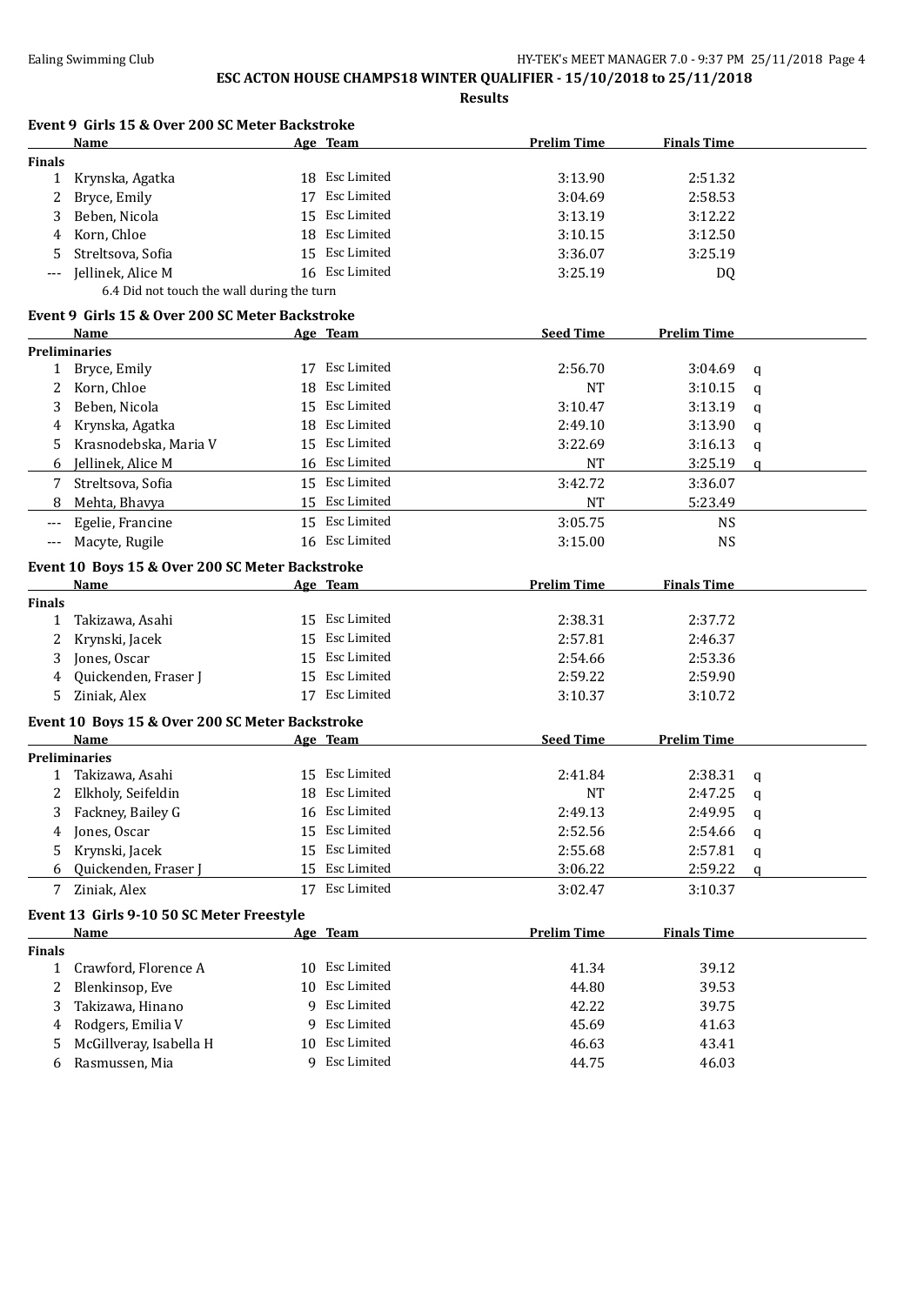### Ealing Swimming Club **HY-TEK's MEET MANAGER 7.0 - 9:37 PM 25/11/2018** Page 5

## **ESC ACTON HOUSE CHAMPS18 WINTER QUALIFIER - 15/10/2018 to 25/11/2018**

**Results**

#### **Event 13 Girls 9-10 50 SC Meter Freestyle**

|                | <b>Name</b>                                 |    | Age Team           | <b>Seed Time</b>   | <b>Prelim Time</b> |              |
|----------------|---------------------------------------------|----|--------------------|--------------------|--------------------|--------------|
|                | <b>Preliminaries</b>                        |    |                    |                    |                    |              |
| $\mathbf{1}$   | Crawford, Florence A                        |    | 10 Esc Limited     | 41.00              | 41.34              | q            |
| 2              | Takizawa, Hinano                            | 9  | Esc Limited        | 43.78              | 42.22              | $\mathbf q$  |
| 3              | Rasmussen, Mia                              | 9  | <b>Esc Limited</b> | 45.93              | 44.75              | q            |
| 4              | Blenkinsop, Eve                             | 10 | Esc Limited        | <b>NT</b>          | 44.80              | q            |
| 5              | Rodgers, Emilia V                           | 9  | Esc Limited        | <b>NT</b>          | 45.69              | $\mathsf{q}$ |
| 6              | McGillveray, Isabella H                     | 10 | Esc Limited        | 47.41              | 46.63              | q            |
| 7              | Wiseman, Emma                               |    | 10 Esc Limited     | <b>NT</b>          | 47.78              |              |
| 8              | Afonso, Ndia C                              |    | 10 Esc Limited     | 49.66              | 48.30              |              |
| 9              | Patel, Shriya D                             |    | 10 Esc Limited     | <b>NT</b>          | 48.34              |              |
| 10             | Nurnberg, Silvia L                          | 10 | Esc Limited        | 50.19              | 48.62              |              |
| 11             | Walsh, Erin                                 | 10 | Esc Limited        | <b>NT</b>          | 49.68              |              |
| 12             | Clarke, Orla M                              | 10 | Esc Limited        | 52.75              | 49.71              |              |
| 13             | Eakins, Isabelle                            | 9  | Esc Limited        | 56.13              | 50.53              |              |
| 14             | Cosic, Lara I                               | 10 | Esc Limited        | <b>NT</b>          | 53.35              |              |
| 15             | Elliott, Serena B                           | 10 | Esc Limited        | 53.50              | 54.03              |              |
| $---$          | Stojsavljevic, Mika                         |    | 10 Esc Limited     | <b>NT</b>          | <b>NS</b>          |              |
|                | Event 14 Boys 9-10 50 SC Meter Freestyle    |    |                    |                    |                    |              |
|                | <b>Name</b>                                 |    | Age Team           | <b>Prelim Time</b> | <b>Finals Time</b> |              |
| <b>Finals</b>  |                                             |    |                    |                    |                    |              |
| $\mathbf{1}$   | Wakamatsu, Daigo                            | 9  | Esc Limited        | 39.16              | 38.56              |              |
| 2              | Savvanidis, Alexandros                      | 10 | Esc Limited        | 41.01              | 39.70              |              |
| 3              | Bhandari, Arun                              |    | 10 Esc Limited     | 44.75              | 41.25              |              |
| 4              | Kato, Shinnosuke                            |    | 10 Esc Limited     | 41.29              | 41.34              |              |
| 5              | Druc, Adam                                  |    | 10 Esc Limited     | 45.78              | 42.46              |              |
| 6              | Hamilton, Euan J                            | 10 | Esc Limited        | 47.25              | 44.44              |              |
|                | Event 14 Boys 9-10 50 SC Meter Freestyle    |    |                    |                    |                    |              |
|                | Name                                        |    | Age Team           | <b>Seed Time</b>   | <b>Prelim Time</b> |              |
|                | <b>Preliminaries</b>                        |    |                    |                    |                    |              |
| $\mathbf{1}$   | Wakamatsu, Daigo                            |    | 9 Esc Limited      | 38.46              | 39.16              | q            |
| 2              | Savvanidis, Alexandros                      | 10 | Esc Limited        | 41.40              | 41.01              | q            |
| 3              | Kato, Shinnosuke                            | 10 | Esc Limited        | 40.52              | 41.29              | q            |
| 4              | Griffiths, Barney W                         |    | 9 Esc Limited      | 52.06              | 42.20              | q            |
| 5              | Bhandari, Arun                              | 10 | Esc Limited        | <b>NT</b>          | 44.75              | $\mathbf q$  |
| 6              | Druc, Adam                                  |    | 10 Esc Limited     | <b>NT</b>          | 45.78              | $\mathbf q$  |
| 7 <sup>1</sup> | Studders, Oliver                            |    | 10 Esc Limited     | <b>NT</b>          | 46.53              |              |
| 8              | Hamilton, Euan J                            |    | 10 Esc Limited     | 45.32              | 47.25              |              |
| 9              | Malley, Noah                                |    | 10 Esc Limited     | <b>NT</b>          | 49.18              |              |
| $---$          | Havranek, Joe R                             |    | 10 Esc Limited     | 37.88              | <b>NS</b>          |              |
|                |                                             |    |                    |                    |                    |              |
|                | Event 15 Girls 11-12 100 SC Meter Freestyle |    |                    | <b>Prelim Time</b> | <b>Finals Time</b> |              |
| <b>Finals</b>  | Name                                        |    | Age Team           |                    |                    |              |
| $\mathbf{1}$   | Wakamatsu, Miyu                             |    | 12 Esc Limited     | 1:19.13            | 1:24.25            |              |
| 2              | Pritchard, Lily M                           |    | 11 Esc Limited     | 1:24.72            | 1:24.87            |              |
| 3              | Ganne, Sophie A                             | 11 | Esc Limited        | 1:31.53            | 1:25.75            |              |
| 4              | Yoneda, Yuka                                | 11 | Esc Limited        | 1:30.34            | 1:27.34            |              |
| 5              | Keating, Ciara                              | 11 | Esc Limited        | 1:34.75            | 1:32.22            |              |
| 6              | Malley, Ilayda L                            |    | 12 Esc Limited     | 1:35.12            | 1:34.85            |              |
|                |                                             |    |                    |                    |                    |              |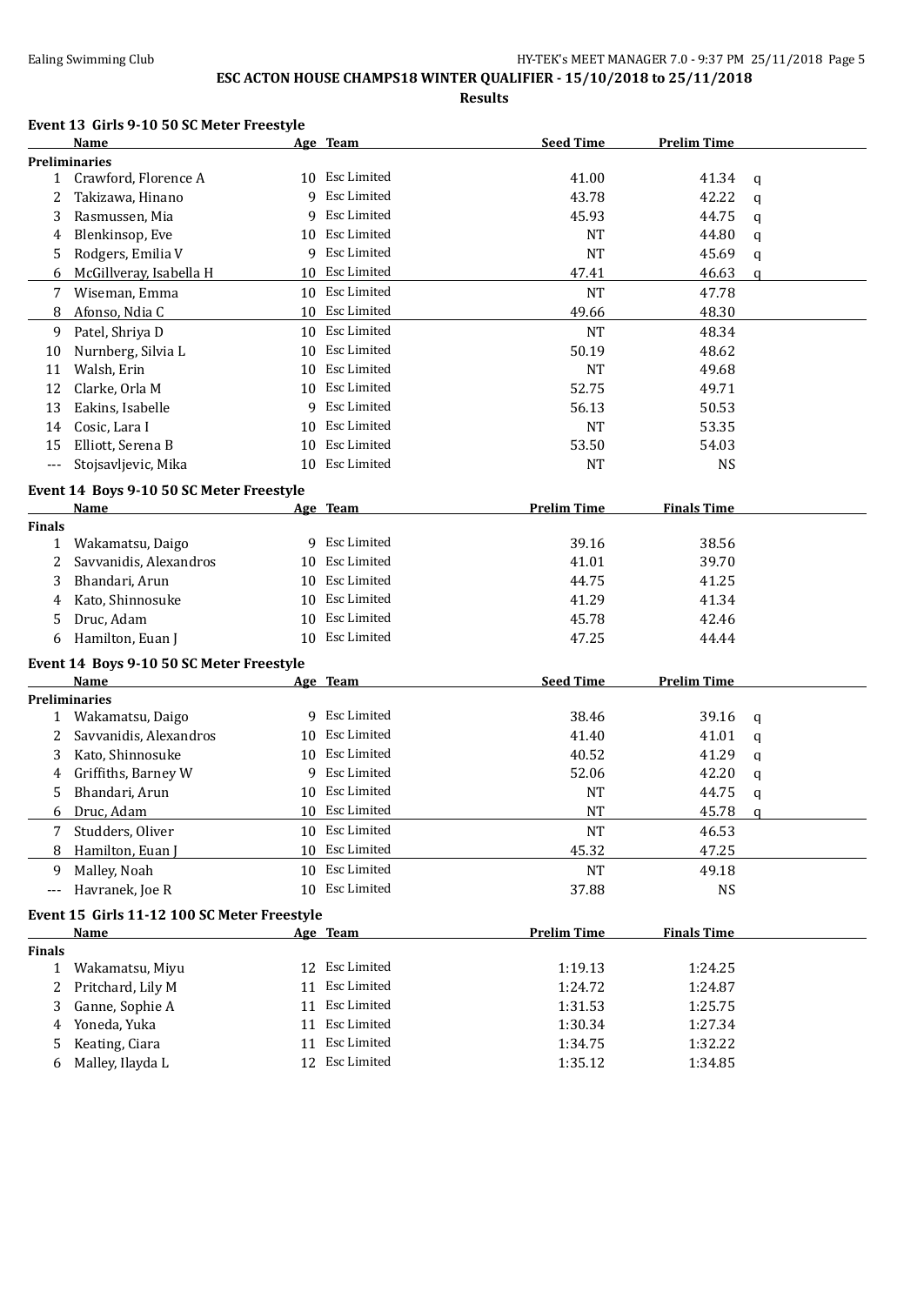### Ealing Swimming Club **HY-TEK's MEET MANAGER 7.0 - 9:37 PM 25/11/2018** Page 6

# **ESC ACTON HOUSE CHAMPS18 WINTER QUALIFIER - 15/10/2018 to 25/11/2018**

**Results**

### **Event 15 Girls 11-12 100 SC Meter Freestyle**

|               | <b>Name</b>                                 |    | Age Team       | <b>Seed Time</b>   | <b>Prelim Time</b> |             |
|---------------|---------------------------------------------|----|----------------|--------------------|--------------------|-------------|
|               | <b>Preliminaries</b>                        |    |                |                    |                    |             |
|               | 1 Wakamatsu, Miyu                           |    | 12 Esc Limited | 1:22.50            | 1:19.13            | $\mathbf q$ |
| 2             | Pritchard, Lily M                           |    | 11 Esc Limited | 1:32.03            | 1:24.72            | $\mathbf q$ |
| 3             | Yoneda, Yuka                                |    | 11 Esc Limited | 1:30.82            | 1:30.34            | $\mathbf q$ |
| 4             | Ganne, Sophie A                             |    | 11 Esc Limited | <b>NT</b>          | 1:31.53            | $\mathbf q$ |
| 5             | Keating, Ciara                              |    | 11 Esc Limited | 1:39.75            | 1:34.75            | $\mathbf q$ |
| 6             | Malley, Ilayda L                            |    | 12 Esc Limited | 1:45.56            | 1:35.12            | a           |
| 7             | Grant, Myriam                               |    | 11 Esc Limited | 1:40.91            | 1:37.60            |             |
| 8             | Marshallsay, Georgia H                      |    | 11 Esc Limited | <b>NT</b>          | 1:37.69            |             |
| 9             | Grewal, Ambar                               |    | 12 Esc Limited | 1:44.19            | 1:38.11            |             |
| 10            | Gaspar, Tamzin                              | 12 | Esc Limited    | 1:44.82            | 1:38.63            |             |
| 11            | Druc, Anna                                  |    | 12 Esc Limited | 1:43.18            | 1:42.60            |             |
| 12            | Wood, Ruby L                                |    | 11 Esc Limited | 1:49.56            | 1:43.78            |             |
| 13            | Mehmedbasic, Luna                           |    | 12 Esc Limited | NT                 | 1:48.10            |             |
| 14            | Elliott, Maddie R                           |    | 11 Esc Limited | 1:51.28            | 1:55.63            |             |
| 15            | Keegan, Ellie                               |    | 11 Esc Limited | NT                 | 1:59.75            |             |
|               | Korczakowska, Magda                         |    | 12 Esc Limited | <b>NT</b>          | 2:05.47            |             |
| 16<br>17      | Wiseman, Amaia                              |    | 12 Esc Limited | 2:07.62            | 2:22.31            |             |
|               |                                             |    |                |                    |                    |             |
|               | Event 16 Boys 11-12 100 SC Meter Freestyle  |    |                |                    |                    |             |
|               | <b>Name</b>                                 |    | Age Team       | <b>Prelim Time</b> | <b>Finals Time</b> |             |
| <b>Finals</b> |                                             |    |                |                    |                    |             |
| $\mathbf{1}$  | Bielak, Max P                               |    | 12 Esc Limited | 1:22.04            | 1:21.25            |             |
| 2             | Yerkassynov, Edik                           |    | 12 Esc Limited | 1:33.07            | 1:26.46            |             |
| 3             | Bhatia, Sai                                 |    | 12 Esc Limited | 1:30.63            | 1:27.65            |             |
| 4             | Leaviss, Stanley                            |    | 12 Esc Limited | 1:32.35            | 1:30.35            |             |
| 5             | Manners, Alfie                              |    | 12 Esc Limited | 1:35.63            | 1:31.40            |             |
| 6             | Tikhonov, Lev                               |    | 12 Esc Limited | 1:36.87            | 1:34.63            |             |
|               | Event 16 Boys 11-12 100 SC Meter Freestyle  |    |                |                    |                    |             |
|               | Name                                        |    | Age Team       | <b>Seed Time</b>   | <b>Prelim Time</b> |             |
|               | <b>Preliminaries</b>                        |    |                |                    |                    |             |
| $\mathbf{1}$  | Bielak, Max P                               |    | 12 Esc Limited | 1:25.72            | 1:22.04            | q           |
| 2             | Bhatia, Sai                                 |    | 12 Esc Limited | 1:35.25            | 1:30.63            | q           |
| 3             | Leaviss, Stanley                            |    | 12 Esc Limited | 1:37.56            | 1:32.35            | q           |
| 4             | Yerkassynov, Edik                           |    | 12 Esc Limited | <b>NT</b>          | 1:33.07            | q           |
| 5             | Manners, Alfie                              |    | 12 Esc Limited | 1:41.12            | 1:35.63            | q           |
| 6             | Tikhonov, Lev                               |    | 12 Esc Limited | 1:37.57            | 1:36.87            | q           |
|               | 7 Beshay, Antony F                          |    | 11 Esc Limited | 1:35.12            | 1:39.72            |             |
| 8             | Bialek, Kacper                              |    | 12 Esc Limited | <b>NT</b>          | 1:43.12            |             |
| 9             | Jenkins, Louis J                            |    | 11 Esc Limited | <b>NT</b>          | 1:48.09            |             |
| 10            | Carroll-Waine, Henry R                      | 12 | Esc Limited    | 1:42.22            | 1:52.12            |             |
| 11            | Irimia, Cosmin                              | 12 | Esc Limited    | 1:59.35            | 1:58.62            |             |
| 12            | Midura, Max S                               | 12 | Esc Limited    | NT                 | 2:04.13            |             |
| ---           | Svenburg De Andrade, Oliver                 |    | 11 Esc Limited | <b>NT</b>          | <b>NS</b>          |             |
|               |                                             |    |                |                    |                    |             |
|               | Event 17 Girls 13-14 200 SC Meter Freestyle |    |                |                    |                    |             |
|               | Name                                        |    | Age Team       | <b>Prelim Time</b> | <b>Finals Time</b> |             |
| <b>Finals</b> |                                             |    |                |                    |                    |             |
| $\mathbf{1}$  | Beetham, Gwen                               |    | 14 Esc Limited | 2:36.25            | 2:37.00            |             |
| 2             | Kynaston, Eva L                             | 14 | Esc Limited    | 3:08.07            | 3:13.04            |             |
| 3             | Benderdouche, Sara                          | 13 | Esc Limited    | 3:13.59            | 3:14.40            |             |
| 4             | Bryce, Molly E                              | 13 | Esc Limited    | 3:19.78            | 3:24.19            |             |
| 5             | Nurnberg, Elena S                           | 13 | Esc Limited    | 3:25.16            | 3:24.81            |             |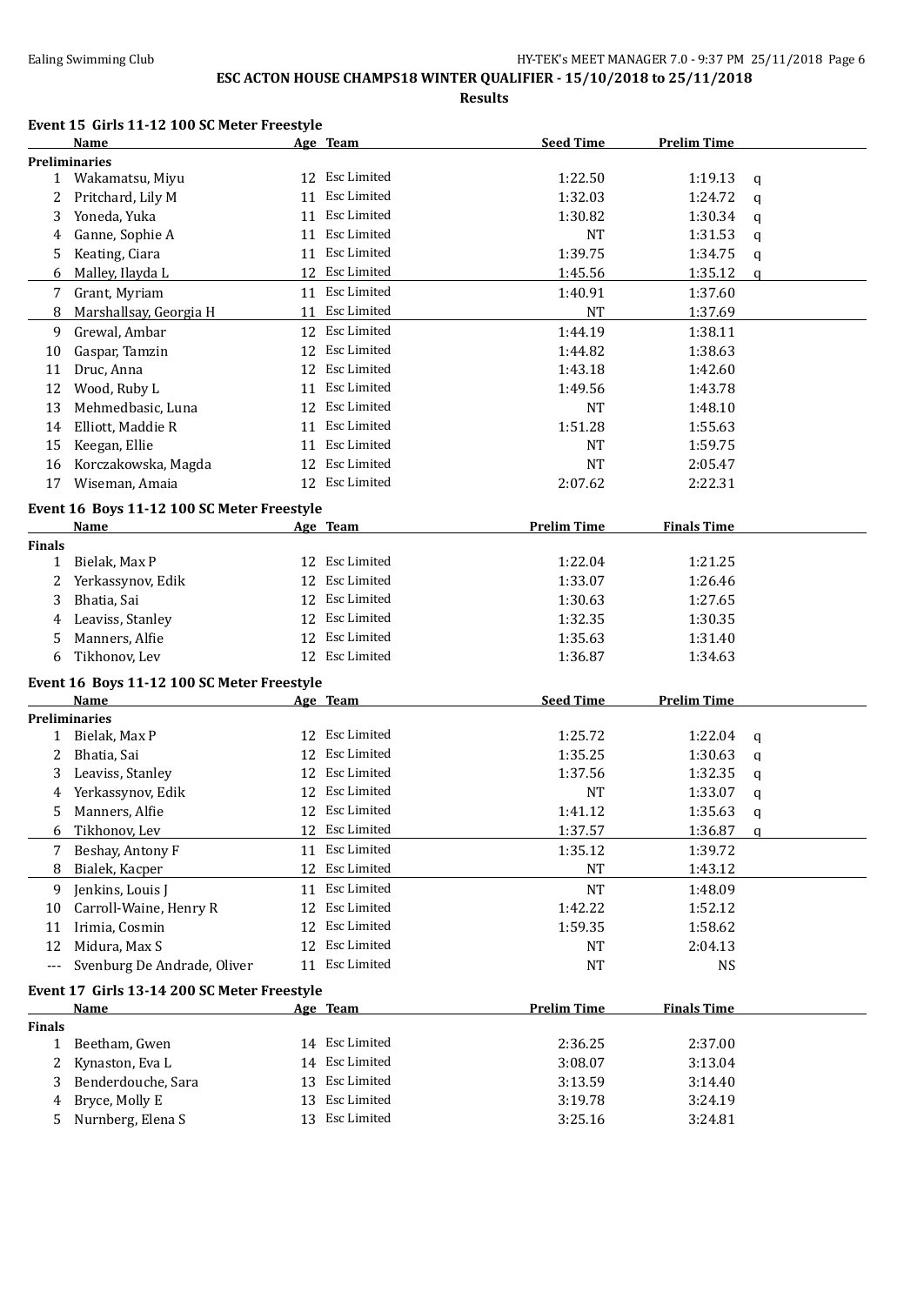**Results**

### **Finals ... (Event 17 Girls 13-14 200 SC Meter Freestyle)**

|               | $\mu$ . The state of $\mu$ is the state in the state of $\mu$<br>Name |    | Age Team       | <b>Prelim Time</b> | <b>Finals Time</b> |             |
|---------------|-----------------------------------------------------------------------|----|----------------|--------------------|--------------------|-------------|
| $\cdots$      | McDonagh, Milly G<br>4.4 Start before starting signal                 |    | 13 Esc Limited | 3:15.97            | DQ                 |             |
|               | Event 17 Girls 13-14 200 SC Meter Freestyle                           |    |                |                    |                    |             |
|               | Name                                                                  |    | Age Team       | <b>Seed Time</b>   | <b>Prelim Time</b> |             |
|               | <b>Preliminaries</b>                                                  |    |                |                    |                    |             |
|               | 1 Beetham, Gwen                                                       |    | 14 Esc Limited | 2:43.50            | 2:36.25            | q           |
| 2             | Kynaston, Eva L                                                       |    | 14 Esc Limited | 3:20.60            | 3:08.07            | q           |
| 3             | Benderdouche, Sara                                                    |    | 13 Esc Limited | <b>NT</b>          | 3:13.59            | q           |
| 4             | McDonagh, Milly G                                                     | 13 | Esc Limited    | NT                 | 3:15.97            | q           |
| 5.            | Fackney, Hanna R                                                      | 13 | Esc Limited    | NT                 | 3:18.56            | q           |
| 6             | Bryce, Molly E                                                        |    | 13 Esc Limited | 3:30.00            | 3:19.78            | q           |
| 7             | Nurnberg, Elena S                                                     |    | 13 Esc Limited | <b>NT</b>          | 3:25.16            |             |
| 8             | Warrillow, Isabella F                                                 |    | 13 Esc Limited | <b>NT</b>          | 3:32.09            |             |
| 9             | Woldehiwot, Salem                                                     |    | 13 Esc Limited | $\rm{NT}$          | 3:52.31            |             |
|               | Hrycek-Robinson, Caroline S                                           |    | 13 Esc Limited | <b>NT</b>          | <b>NS</b>          |             |
| $---$         | Macyte, Esmile M                                                      |    | 13 Esc Limited | <b>NT</b>          | <b>NS</b>          |             |
|               |                                                                       |    |                |                    |                    |             |
|               | Event 18 Boys 13-14 200 SC Meter Freestyle<br><b>Name</b>             |    | Age Team       | <b>Prelim Time</b> | <b>Finals Time</b> |             |
| <b>Finals</b> |                                                                       |    |                |                    |                    |             |
| $\mathbf{1}$  | Savvanidis, Philippos                                                 |    | 14 Esc Limited | 2:38.94            | 2:34.63            |             |
| 2             | Stojsavljevic, Savo                                                   |    | 14 Esc Limited | 2:45.85            | 2:35.29            |             |
| 3             | Decimavilla, Iker                                                     |    | 14 Esc Limited | 2:46.44            | 2:40.97            |             |
| 4             | Krasnodebski, Adam                                                    | 13 | Esc Limited    | 3:00.10            | 2:54.97            |             |
| 5             | Rasmussen, Lucas                                                      | 13 | Esc Limited    | 3:10.23            | 2:58.60            |             |
| 6             | Demetre, Max                                                          |    | 13 Esc Limited | 3:36.37            | 3:25.22            |             |
|               | Event 18 Boys 13-14 200 SC Meter Freestyle                            |    |                |                    |                    |             |
|               | Name                                                                  |    | Age Team       | <b>Seed Time</b>   | <b>Prelim Time</b> |             |
|               | <b>Preliminaries</b>                                                  |    |                |                    |                    |             |
| 1             | Savvanidis, Philippos                                                 |    | 14 Esc Limited | 2:38.84            | 2:38.94            | q           |
| 2             | Stojsavljevic, Savo                                                   |    | 14 Esc Limited | 2:40.06            | 2:45.85            | q           |
| 3             | Decimavilla, Iker                                                     |    | 14 Esc Limited | <b>NT</b>          | 2:46.44            | q           |
| 4             | Mehmedbasic, Deni                                                     |    | 13 Esc Limited | <b>NT</b>          | 2:48.55            | $\mathbf q$ |
| 5             | Krasnodebski, Adam                                                    |    | 13 Esc Limited | <b>NT</b>          | 3:00.10            | q           |
| 6             | Rasmussen, Lucas                                                      |    | 13 Esc Limited | <b>NT</b>          | 3:10.23            | $\alpha$    |
| 7             | Verroiotis, Panos                                                     |    | 13 Esc Limited | <b>NT</b>          | 3:27.81            |             |
| 8             | Demetre, Max                                                          |    | 13 Esc Limited | <b>NT</b>          | 3:36.37            |             |
| 9             | De Lima Cardoso, Nuno                                                 | 13 | Esc Limited    | $\rm{NT}$          | 3:53.13            |             |
| 10            | Gales Dobson, Theo                                                    | 13 | Esc Limited    | NT                 | 4:13.88            |             |
| $--$          | Macaraig, Ervin                                                       |    | 13 Esc Limited | NT                 | <b>NS</b>          |             |
|               | Event 19 Girls 15 & Over 200 SC Meter Freestyle                       |    |                |                    |                    |             |
|               | <b>Name</b>                                                           |    | Age Team       | <b>Prelim Time</b> | <b>Finals Time</b> |             |
| <b>Finals</b> |                                                                       |    |                |                    |                    |             |
| 1             | Krynska, Agatka                                                       |    | 18 Esc Limited | 2:50.16            | 2:32.16            |             |
| 2             | Bryce, Emily                                                          | 17 | Esc Limited    | 2:39.34            | 2:34.66            |             |
| 3             | Korn, Chloe                                                           | 18 | Esc Limited    | 2:50.28            | 2:37.22            |             |
| 4             | Streltsova, Sofia                                                     | 15 | Esc Limited    | 2:42.34            | 2:37.49            |             |
| 5             | Jellinek, Alice M                                                     |    | 16 Esc Limited | 3:08.64            | 2:49.25            |             |
| 6             | Beben, Nicola                                                         |    | 15 Esc Limited | 2:52.44            | 2:50.03            |             |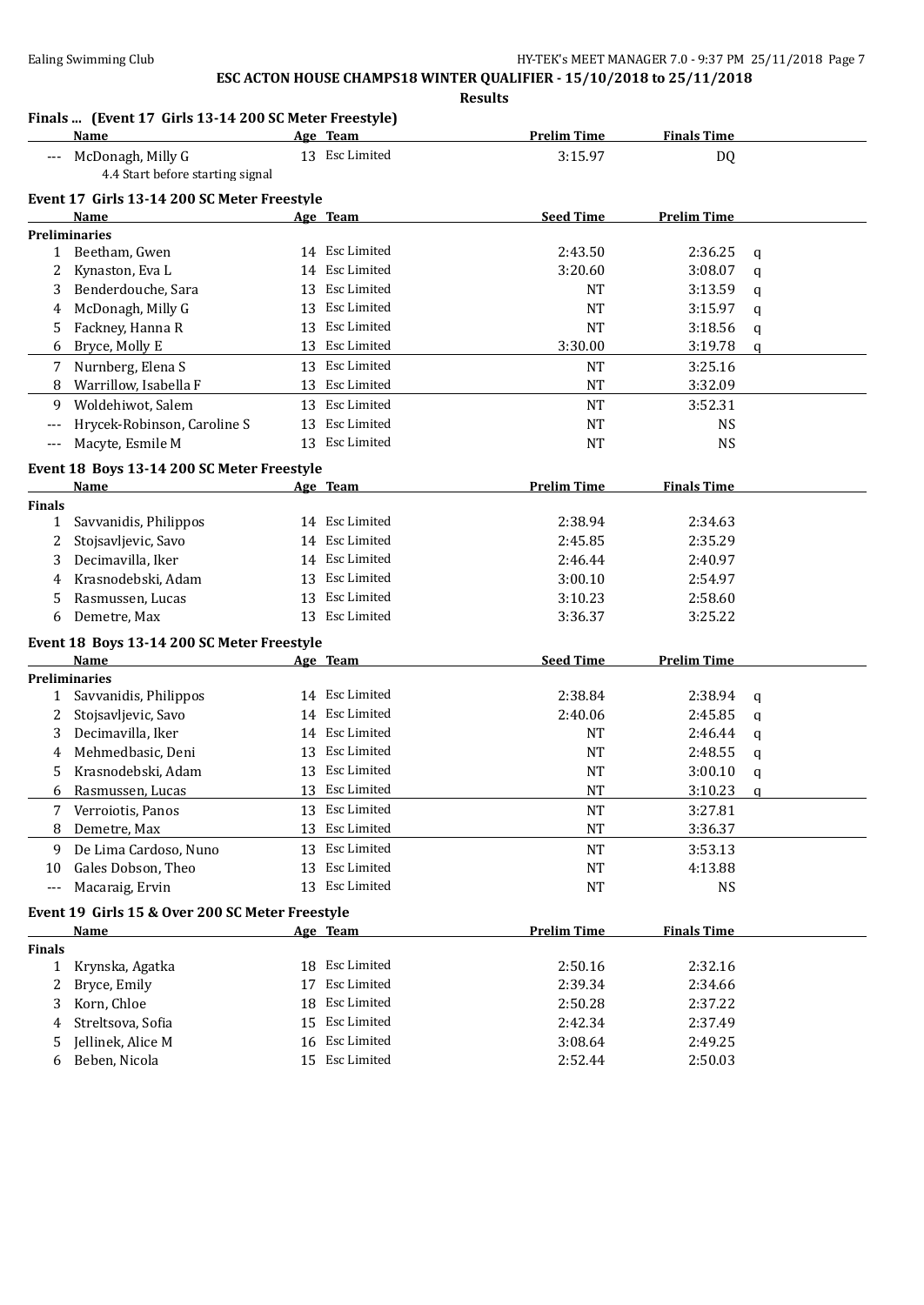## **ESC ACTON HOUSE CHAMPS18 WINTER QUALIFIER - 15/10/2018 to 25/11/2018**

**Results**

|                       |                                                                                            | Results                                                                                                                                                                                                                                                                                                                                                                                                                                                                                                                                                                                 |                    |                    |
|-----------------------|--------------------------------------------------------------------------------------------|-----------------------------------------------------------------------------------------------------------------------------------------------------------------------------------------------------------------------------------------------------------------------------------------------------------------------------------------------------------------------------------------------------------------------------------------------------------------------------------------------------------------------------------------------------------------------------------------|--------------------|--------------------|
|                       |                                                                                            |                                                                                                                                                                                                                                                                                                                                                                                                                                                                                                                                                                                         |                    |                    |
|                       |                                                                                            |                                                                                                                                                                                                                                                                                                                                                                                                                                                                                                                                                                                         |                    |                    |
|                       |                                                                                            | 2:28.62                                                                                                                                                                                                                                                                                                                                                                                                                                                                                                                                                                                 | 2:39.34            | q                  |
| Streltsova, Sofia     |                                                                                            | 2:33.65                                                                                                                                                                                                                                                                                                                                                                                                                                                                                                                                                                                 | 2:42.34            | q                  |
| Krynska, Agatka       | 18                                                                                         | 2:29.40                                                                                                                                                                                                                                                                                                                                                                                                                                                                                                                                                                                 | 2:50.16            | q                  |
| Korn, Chloe           |                                                                                            | <b>NT</b>                                                                                                                                                                                                                                                                                                                                                                                                                                                                                                                                                                               | 2:50.28            | q                  |
| Beben, Nicola         |                                                                                            | 2:54.75                                                                                                                                                                                                                                                                                                                                                                                                                                                                                                                                                                                 | 2:52.44            | q                  |
| Krasnodebska, Maria V |                                                                                            | 3:24.09                                                                                                                                                                                                                                                                                                                                                                                                                                                                                                                                                                                 | 3:05.93            | $\mathsf{q}$       |
| 7 Jellinek, Alice M   |                                                                                            | <b>NT</b>                                                                                                                                                                                                                                                                                                                                                                                                                                                                                                                                                                               | 3:08.64            |                    |
|                       |                                                                                            | <b>NT</b>                                                                                                                                                                                                                                                                                                                                                                                                                                                                                                                                                                               | 5:11.19            |                    |
|                       |                                                                                            | 2:49.25                                                                                                                                                                                                                                                                                                                                                                                                                                                                                                                                                                                 | <b>NS</b>          |                    |
| Macyte, Rugile        |                                                                                            | 3:07.78                                                                                                                                                                                                                                                                                                                                                                                                                                                                                                                                                                                 | <b>NS</b>          |                    |
|                       |                                                                                            |                                                                                                                                                                                                                                                                                                                                                                                                                                                                                                                                                                                         |                    |                    |
| <b>Name</b>           |                                                                                            | <b>Prelim Time</b>                                                                                                                                                                                                                                                                                                                                                                                                                                                                                                                                                                      | <b>Finals Time</b> |                    |
|                       |                                                                                            |                                                                                                                                                                                                                                                                                                                                                                                                                                                                                                                                                                                         |                    |                    |
| Takizawa, Asahi       |                                                                                            | 2:23.69                                                                                                                                                                                                                                                                                                                                                                                                                                                                                                                                                                                 | 2:19.75            |                    |
| Jones, Oscar          |                                                                                            | 2:28.25                                                                                                                                                                                                                                                                                                                                                                                                                                                                                                                                                                                 | 2:27.16            |                    |
| Krynski, Jacek        |                                                                                            | 2:31.53                                                                                                                                                                                                                                                                                                                                                                                                                                                                                                                                                                                 | 2:31.62            |                    |
| Quickenden, Fraser J  |                                                                                            | 2:44.66                                                                                                                                                                                                                                                                                                                                                                                                                                                                                                                                                                                 | 2:44.53            |                    |
| Ziniak, Alex          |                                                                                            | 2:51.31                                                                                                                                                                                                                                                                                                                                                                                                                                                                                                                                                                                 | 2:51.75            |                    |
|                       |                                                                                            |                                                                                                                                                                                                                                                                                                                                                                                                                                                                                                                                                                                         |                    |                    |
| Name                  |                                                                                            | <b>Seed Time</b>                                                                                                                                                                                                                                                                                                                                                                                                                                                                                                                                                                        | <b>Prelim Time</b> |                    |
| <b>Preliminaries</b>  |                                                                                            |                                                                                                                                                                                                                                                                                                                                                                                                                                                                                                                                                                                         |                    |                    |
| Takizawa, Asahi       |                                                                                            | 2:15.52                                                                                                                                                                                                                                                                                                                                                                                                                                                                                                                                                                                 | 2:23.69            | q                  |
| Jones, Oscar          | 15                                                                                         | 2:34.68                                                                                                                                                                                                                                                                                                                                                                                                                                                                                                                                                                                 | 2:28.25            | q                  |
| Elkholy, Seifeldin    | 18                                                                                         | <b>NT</b>                                                                                                                                                                                                                                                                                                                                                                                                                                                                                                                                                                               | 2:28.89            | q                  |
| Krynski, Jacek        | 15                                                                                         | 2:36.17                                                                                                                                                                                                                                                                                                                                                                                                                                                                                                                                                                                 | 2:31.53            | q                  |
| Quickenden, Fraser J  |                                                                                            | 2:44.78                                                                                                                                                                                                                                                                                                                                                                                                                                                                                                                                                                                 | 2:44.66            | q                  |
| Fackney, Bailey G     |                                                                                            | 2:42.78                                                                                                                                                                                                                                                                                                                                                                                                                                                                                                                                                                                 | 2:46.91            | q                  |
| Ziniak, Alex          |                                                                                            | 2:42.06                                                                                                                                                                                                                                                                                                                                                                                                                                                                                                                                                                                 | 2:51.31            |                    |
|                       | <b>Name</b><br><b>Preliminaries</b><br>1 Bryce, Emily<br>Mehta, Bhavya<br>Egelie, Francine | Event 19 Girls 15 & Over 200 SC Meter Freestyle<br>Age Team<br>17 Esc Limited<br>15 Esc Limited<br>Esc Limited<br>18 Esc Limited<br>15 Esc Limited<br>15 Esc Limited<br>16 Esc Limited<br>15 Esc Limited<br>15 Esc Limited<br>16 Esc Limited<br>Event 20 Boys 15 & Over 200 SC Meter Freestyle<br>Age Team<br>15 Esc Limited<br>15 Esc Limited<br>15 Esc Limited<br>15 Esc Limited<br>17 Esc Limited<br>Event 20 Boys 15 & Over 200 SC Meter Freestyle<br>Age Team<br>15 Esc Limited<br>Esc Limited<br>Esc Limited<br>Esc Limited<br>15 Esc Limited<br>16 Esc Limited<br>17 Esc Limited | <b>Seed Time</b>   | <b>Prelim Time</b> |

#### **Event 23 Girls 9-10 50 SC Meter Breaststroke**

|                                              | Name                 |     | Age Team       | <b>Prelim Time</b> | <b>Finals Time</b> |   |  |
|----------------------------------------------|----------------------|-----|----------------|--------------------|--------------------|---|--|
| <b>Finals</b>                                |                      |     |                |                    |                    |   |  |
| 1                                            | Blenkinsop, Eve      | 10. | Esc Limited    | 53.37              | 51.96              |   |  |
|                                              | Crawford, Florence A | 10  | Esc Limited    | 55.78              | 53.63              |   |  |
| 3.                                           | Takizawa, Hinano     | 9   | Esc Limited    | 55.60              | 54.83              |   |  |
| 4                                            | Nurnberg, Silvia L   | 10  | Esc Limited    | 58.00              | 55.53              |   |  |
| 5.                                           | Rodgers, Emilia V    | 9   | Esc Limited    | 58.75              | 56.75              |   |  |
| 6                                            | Wiseman, Emma        | 10  | Esc Limited    | 57.57              | 56.97              |   |  |
| Event 23 Girls 9-10 50 SC Meter Breaststroke |                      |     |                |                    |                    |   |  |
|                                              | <b>Name</b>          |     | Age Team       | <b>Seed Time</b>   | <b>Prelim Time</b> |   |  |
|                                              | <b>Preliminaries</b> |     |                |                    |                    |   |  |
| 1                                            | Blenkinsop, Eve      | 10. | Esc Limited    | <b>NT</b>          | 53.37              | q |  |
|                                              | Takizawa, Hinano     | 9   | Esc Limited    | 55.78              | 55.60              | a |  |
| 3                                            | Crawford, Florence A | 10  | Esc Limited    | 56.91              | 55.78              | q |  |
| 4                                            | Wiseman, Emma        | 10  | Esc Limited    | <b>NT</b>          | 57.57              | a |  |
| 5.                                           | Nurnberg, Silvia L   | 10  | Esc Limited    | 58.88              | 58.00              | q |  |
| 6                                            | Rodgers, Emilia V    |     | 9 Esc Limited  | <b>NT</b>          | 58.75              | a |  |
|                                              | Rasmussen, Mia       |     | 9 Esc Limited  | 57.88              | 58.81              |   |  |
| 8                                            | Cosic, Lara I        | 10  | Esc Limited    | NT                 | 1:00.75            |   |  |
| 9                                            | Walsh, Erin          |     | 10 Esc Limited | <b>NT</b>          | 1:00.88            |   |  |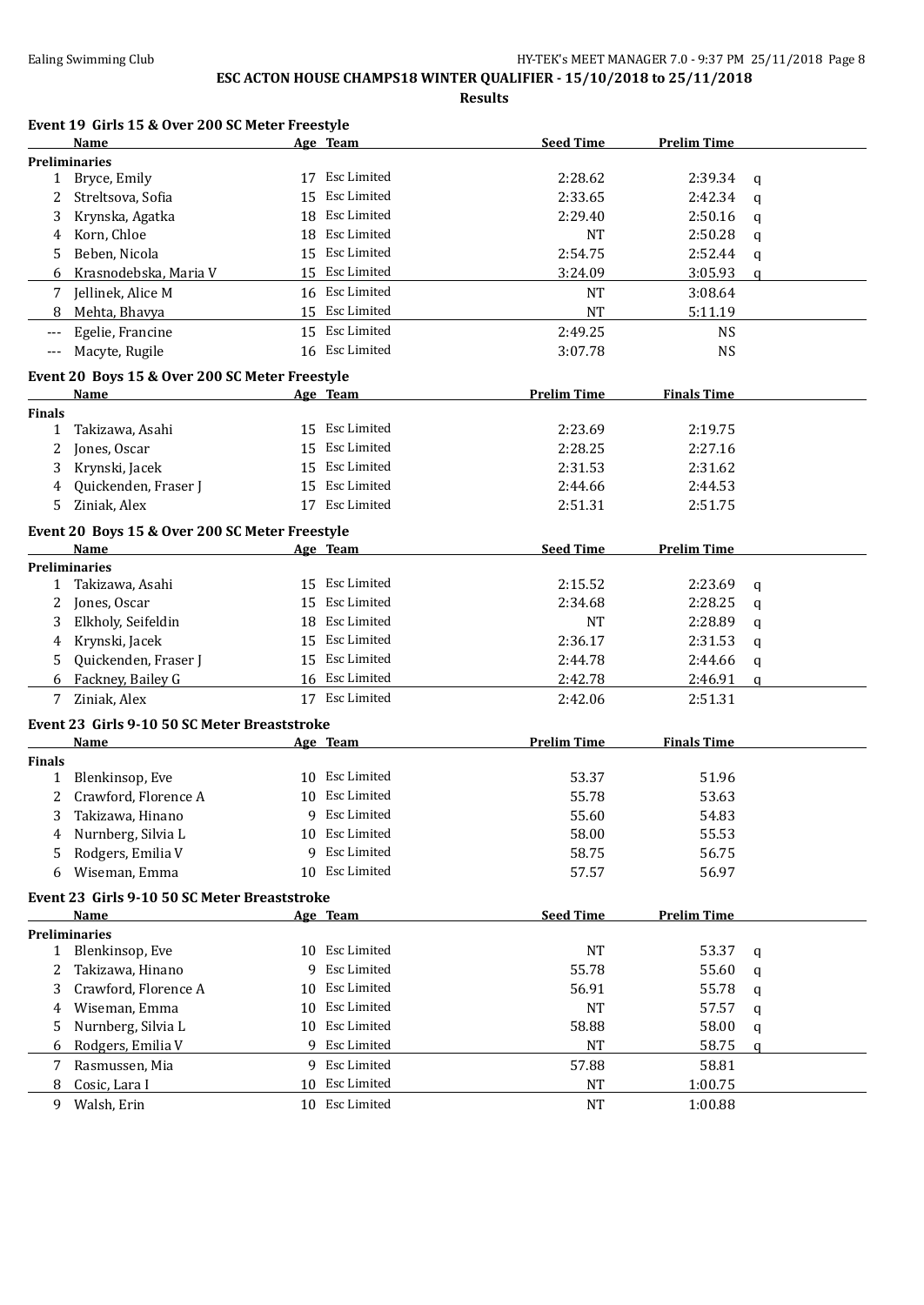**Results**

## **Preliminaries ... (Event 23 Girls 9-10 50 SC Meter Breaststroke)**

|               | Name                                           |                 | Age Team           | <b>Seed Time</b>                                                                                      | <b>Prelim Time</b> |              |
|---------------|------------------------------------------------|-----------------|--------------------|-------------------------------------------------------------------------------------------------------|--------------------|--------------|
| 10            | Afonso, Ndia C                                 |                 | 10 Esc Limited     | 1:07.78                                                                                               | 1:03.90            |              |
| 11            | Eakins, Isabelle                               | 9               | Esc Limited        | 1:13.09                                                                                               | 1:06.69            |              |
| 12            | McGillveray, Isabella H                        | 10              | Esc Limited        | 1:06.97                                                                                               | 1:08.04            |              |
| 13            | Clarke, Orla M                                 | 10              | Esc Limited        | 1:09.78                                                                                               | 1:08.19            |              |
| 14            | Patel, Shriya D                                | 10              | <b>Esc Limited</b> | NT                                                                                                    | 1:08.88            |              |
| 15            | Elliott, Serena B                              | 10              | Esc Limited        | 1:10.12                                                                                               | 1:09.47            |              |
| $---$         | Stojsavljevic, Mika                            |                 | 10 Esc Limited     | <b>NT</b>                                                                                             | <b>NS</b>          |              |
|               |                                                |                 |                    |                                                                                                       |                    |              |
|               | Event 24 Boys 9-10 50 SC Meter Breaststroke    |                 |                    |                                                                                                       |                    |              |
|               | Name                                           |                 | <u>Age Team</u>    | <b>Prelim Time</b>                                                                                    | <b>Finals Time</b> |              |
| <b>Finals</b> |                                                |                 | 10 Esc Limited     |                                                                                                       |                    |              |
| 1             | Kato, Shinnosuke                               |                 |                    | 56.44                                                                                                 | 52.63              |              |
| 2             | Savvanidis, Alexandros                         | 10 <sup>1</sup> | Esc Limited        | 52.75                                                                                                 | 52.81              |              |
| 3             | Wakamatsu, Daigo                               | 9               | Esc Limited        | 57.35                                                                                                 | 53.94              |              |
| 4             | Hamilton, Euan J                               | 10              | Esc Limited        | 59.56                                                                                                 | 54.12              |              |
| 5             | Bhandari, Arun                                 | 10              | Esc Limited        | 58.75                                                                                                 | 55.59              |              |
| 6             | Druc, Adam                                     |                 | 10 Esc Limited     | 1:00.32                                                                                               | 57.44              |              |
|               | Event 24 Boys 9-10 50 SC Meter Breaststroke    |                 |                    |                                                                                                       |                    |              |
|               | Name                                           |                 | Age Team           | <b>Seed Time</b>                                                                                      | <b>Prelim Time</b> |              |
|               | <b>Preliminaries</b>                           |                 |                    |                                                                                                       |                    |              |
| $\mathbf{1}$  | Savvanidis, Alexandros                         |                 | 10 Esc Limited     | 55.37                                                                                                 | 52.75              | q            |
| 2             | Kato, Shinnosuke                               | 10              | Esc Limited        | 56.66                                                                                                 | 56.44              | q            |
| 3             | Wakamatsu, Daigo                               | 9               | Esc Limited        | 55.01                                                                                                 | 57.35              | q            |
| 4             | Bhandari, Arun                                 |                 | 10 Esc Limited     | <b>NT</b>                                                                                             | 58.75              | q            |
| 5             | Griffiths, Barney W                            | 9               | Esc Limited        | 1:11.19                                                                                               | 59.21              | q            |
| 6             | Hamilton, Euan J                               |                 | 10 Esc Limited     | 55.36                                                                                                 | 59.56              | $\mathbf q$  |
| 7             | Druc, Adam                                     |                 | 10 Esc Limited     | NT                                                                                                    | 1:00.32            |              |
| 8             | Studders, Oliver                               |                 | 10 Esc Limited     | <b>NT</b>                                                                                             | 1:00.90            |              |
| 9             | Malley, Noah                                   |                 | 10 Esc Limited     | <b>NT</b>                                                                                             | 1:04.90            |              |
| ---           | Havranek, Joe R                                |                 | 10 Esc Limited     | 49.44                                                                                                 | <b>NS</b>          |              |
|               |                                                |                 |                    |                                                                                                       |                    |              |
|               | Event 25 Girls 11-12 100 SC Meter Breaststroke |                 |                    | <b>Prelim Time</b>                                                                                    |                    |              |
| <b>Finals</b> | Name                                           |                 | <u>Age Team</u>    |                                                                                                       | <b>Finals Time</b> |              |
| $\mathbf{1}$  | Ganne, Sophie A                                |                 | 11 Esc Limited     | 1:56.75                                                                                               | 1:44.13            |              |
| 2             | Wakamatsu, Miyu                                |                 | 12 Esc Limited     | 1:49.62                                                                                               | 1:46.41            |              |
| 3             | Gaspar, Tamzin                                 |                 | 12 Esc Limited     | 2:00.28                                                                                               | 1:52.22            |              |
| 4             | Pritchard, Lily M                              |                 | 11 Esc Limited     | 1:56.25                                                                                               | 1:55.18            |              |
|               |                                                |                 | 11 Esc Limited     |                                                                                                       |                    |              |
| 5             | Yoneda, Yuka                                   |                 | 11 Esc Limited     | 2:01.19                                                                                               | 1:57.56            |              |
| $---$         | Keating, Ciara                                 |                 |                    | 1:58.03<br>7.6 Did not touch at turn or finish with both hands, or touch not simultaneous or hands no | DQ                 |              |
|               |                                                |                 |                    |                                                                                                       |                    |              |
|               | Event 25 Girls 11-12 100 SC Meter Breaststroke |                 |                    |                                                                                                       |                    |              |
|               | Name                                           |                 | Age Team           | <b>Seed Time</b>                                                                                      | <b>Prelim Time</b> |              |
|               | <b>Preliminaries</b>                           |                 | 12 Esc Limited     |                                                                                                       |                    |              |
|               | 1 Wakamatsu, Miyu                              |                 |                    | 1:51.84                                                                                               | 1:49.62            | q            |
| 2             | Pritchard, Lily M                              |                 | 11 Esc Limited     | 1:53.56                                                                                               | 1:56.25            | q            |
| 3             | Ganne, Sophie A                                |                 | 11 Esc Limited     | <b>NT</b>                                                                                             | 1:56.75            | q            |
| 4             | Keating, Ciara                                 |                 | 11 Esc Limited     | 2:06.41                                                                                               | 1:58.03            | q            |
| 5             | Gaspar, Tamzin                                 |                 | 12 Esc Limited     | 2:07.00                                                                                               | 2:00.28            | q            |
| 6             | Yoneda, Yuka                                   | 11              | Esc Limited        | 2:09.25                                                                                               | 2:01.19            | $\mathbf{q}$ |
| 7             | Marshallsay, Georgia H                         |                 | 11 Esc Limited     | <b>NT</b>                                                                                             | 2:03.13            |              |
| 8             | Elliott, Maddie R                              | 11              | Esc Limited        | 2:08.03                                                                                               | 2:05.59            |              |
| 9             | Grant, Myriam                                  |                 | 11 Esc Limited     | 2:19.32                                                                                               | 2:10.00            |              |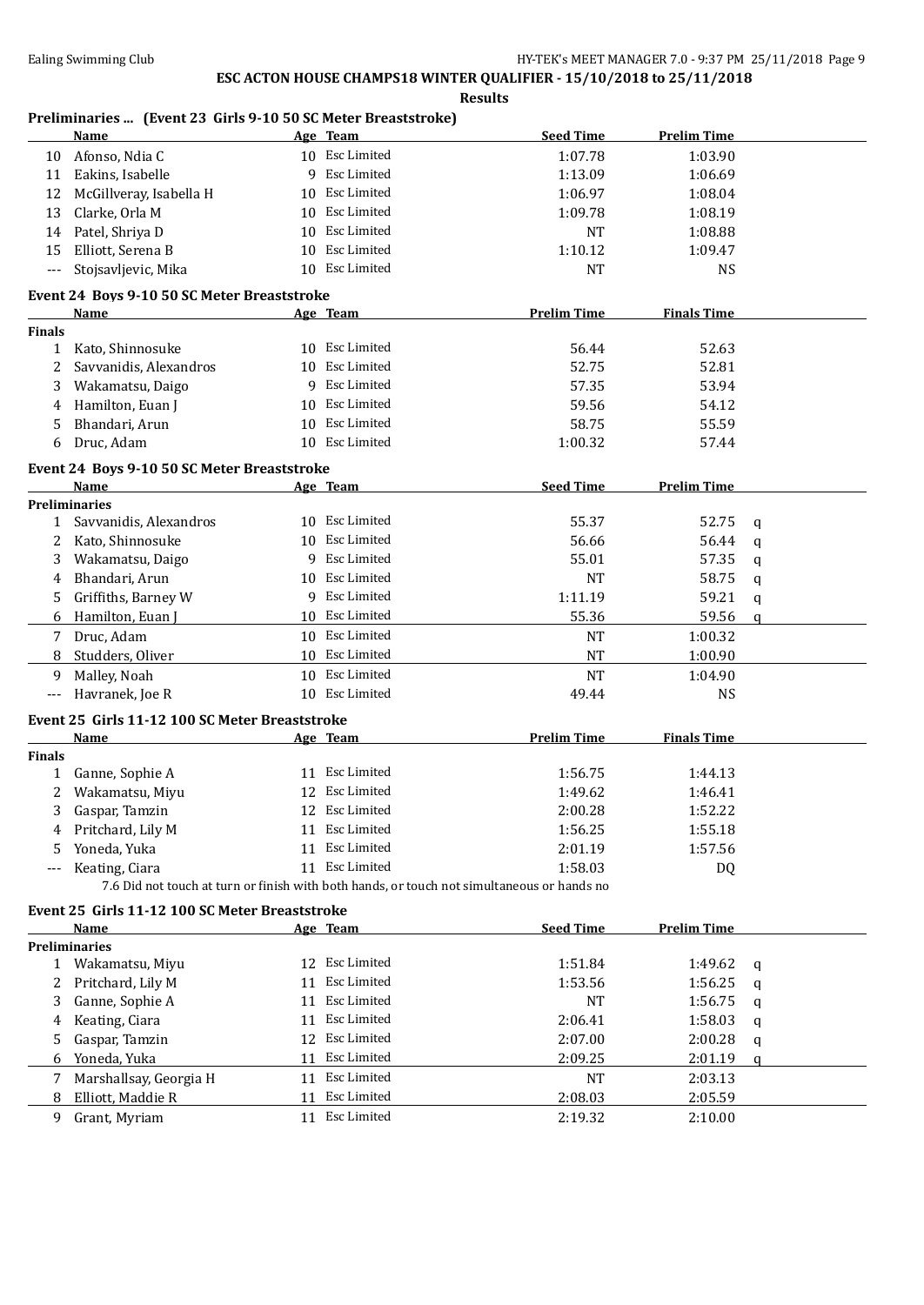**Results**

### **Preliminaries ... (Event 25 Girls 11-12 100 SC Meter Breaststroke)**

|               | Name                                           |    | Age Team       | <b>Seed Time</b>   | <b>Prelim Time</b> |   |
|---------------|------------------------------------------------|----|----------------|--------------------|--------------------|---|
| 10            | Wood, Ruby L                                   |    | 11 Esc Limited | 2:15.31            | 2:10.28            |   |
| 11            | Malley, Ilayda L                               | 12 | Esc Limited    | 2:20.28            | 2:10.47            |   |
| 12            | Druc, Anna                                     | 12 | Esc Limited    | 2:25.66            | 2:13.59            |   |
| 13            | Grewal, Ambar                                  | 12 | Esc Limited    | 2:13.97            | 2:15.35            |   |
| 14            | Mehmedbasic, Luna                              | 12 | Esc Limited    | <b>NT</b>          | 2:15.72            |   |
| 15            | Wiseman, Amaia                                 | 12 | Esc Limited    | 2:21.19            | 2:17.28            |   |
| 16            | Korczakowska, Magda                            | 12 | Esc Limited    | <b>NT</b>          | 2:18.91            |   |
| 17            | Keegan, Ellie                                  |    | 11 Esc Limited | NT                 | 2:26.72            |   |
|               |                                                |    |                |                    |                    |   |
|               | Event 26 Boys 11-12 100 SC Meter Breaststroke  |    |                |                    |                    |   |
|               | Name                                           |    | Age Team       | <b>Prelim Time</b> | <b>Finals Time</b> |   |
| <b>Finals</b> |                                                |    |                |                    |                    |   |
| $\mathbf{1}$  | Bielak, Max P                                  |    | 12 Esc Limited | 1:50.87            | 1:47.81            |   |
| 2             | Bialek, Kacper                                 |    | 12 Esc Limited | 1:55.44            | 1:48.37            |   |
| 3             | Tikhonov, Lev                                  |    | 12 Esc Limited | 1:50.90            | 1:51.27            |   |
| 4             | Beshay, Antony F                               |    | 11 Esc Limited | 2:00.01            | 1:53.28            |   |
| 5             | Leaviss, Stanley                               |    | 12 Esc Limited | 1:58.84            | 1:54.87            |   |
| 6             | Bhatia, Sai                                    |    | 12 Esc Limited | 1:59.07            | 1:56.28            |   |
|               | Event 26 Boys 11-12 100 SC Meter Breaststroke  |    |                |                    |                    |   |
|               | Name                                           |    | Age Team       | <b>Seed Time</b>   | <b>Prelim Time</b> |   |
|               | <b>Preliminaries</b>                           |    |                |                    |                    |   |
| $\mathbf{1}$  | Bielak, Max P                                  |    | 12 Esc Limited | 1:55.31            | 1:50.87            | q |
| 2             | Tikhonov, Lev                                  |    | 12 Esc Limited | 1:55.66            | 1:50.90            | q |
| 3             | Bialek, Kacper                                 |    | 12 Esc Limited | <b>NT</b>          | 1:55.44            | q |
| 4             | Leaviss, Stanley                               |    | 12 Esc Limited | 2:16.16            | 1:58.84            | q |
| 5.            | Bhatia, Sai                                    |    | 12 Esc Limited | 2:15.04            | 1:59.07            | q |
| 6             | Beshay, Antony F                               | 11 | Esc Limited    | 2:08.97            | 2:00.01            | a |
| 7             | Yerkassynov, Edik                              |    | 12 Esc Limited | <b>NT</b>          | 2:02.10            |   |
| 8             | Manners, Alfie                                 | 12 | Esc Limited    | 2:17.69            | 2:09.28            |   |
|               | Irimia, Cosmin                                 |    | 12 Esc Limited | 2:09.41            | 2:17.97            |   |
| 9             |                                                |    | 12 Esc Limited |                    |                    |   |
| 10            | Carroll-Waine, Henry R                         |    | Esc Limited    | 2:06.75            | 2:18.28            |   |
| 11            | Jenkins, Louis J                               | 11 |                | <b>NT</b>          | 2:25.09            |   |
| 12            | Midura, Max S                                  | 12 | Esc Limited    | NT                 | 2:32.06            |   |
| $---$         | Svenburg De Andrade, Oliver                    |    | 11 Esc Limited | NT                 | <b>NS</b>          |   |
|               | Event 27 Girls 13-14 200 SC Meter Breaststroke |    |                |                    |                    |   |
|               | Name                                           |    | Age Team       | <b>Prelim Time</b> | <b>Finals Time</b> |   |
| <b>Finals</b> |                                                |    |                |                    |                    |   |
| 1             | Beetham, Gwen                                  |    | 14 Esc Limited | 3:19.44            | 3:18.66            |   |
| 2             | McDonagh, Milly G                              | 13 | Esc Limited    | 3:30.19            | 3:31.91            |   |
| 3             | Bryce, Molly E                                 | 13 | Esc Limited    | 3:53.63            | 3:51.72            |   |
| 4             | Nurnberg, Elena S                              | 13 | Esc Limited    | 4:06.12            | 4:02.50            |   |
| 5             | Warrillow, Isabella F                          | 13 | Esc Limited    | 4:12.37            | 4:03.78            |   |
| 6             | Benderdouche, Sara                             | 13 | Esc Limited    | 4:18.00            | 4:19.44            |   |
|               | Event 27 Girls 13-14 200 SC Meter Breaststroke |    |                |                    |                    |   |
|               | Name                                           |    | Age Team       | <b>Seed Time</b>   | <b>Prelim Time</b> |   |
|               | <b>Preliminaries</b>                           |    |                |                    |                    |   |
| $\mathbf{1}$  | Beetham, Gwen                                  |    | 14 Esc Limited | 3:26.18            | 3:19.44            |   |
| 2             | McDonagh, Milly G                              | 13 | Esc Limited    | <b>NT</b>          | 3:30.19            | q |
| 3             |                                                | 13 | Esc Limited    | 4:11.13            | 3:53.63            | q |
|               | Bryce, Molly E                                 |    | Esc Limited    |                    |                    | q |
| 4             | Nurnberg, Elena S                              | 13 |                | NT                 | 4:06.12            | q |
| 5.            | Fackney, Hanna R                               | 13 | Esc Limited    | NT                 | 4:10.31            | q |
| 6             | Warrillow, Isabella F                          |    | 13 Esc Limited | NT                 | 4:12.37            | q |
| 7             | Woldehiwot, Salem                              |    | 13 Esc Limited | <b>NT</b>          | 4:17.44            |   |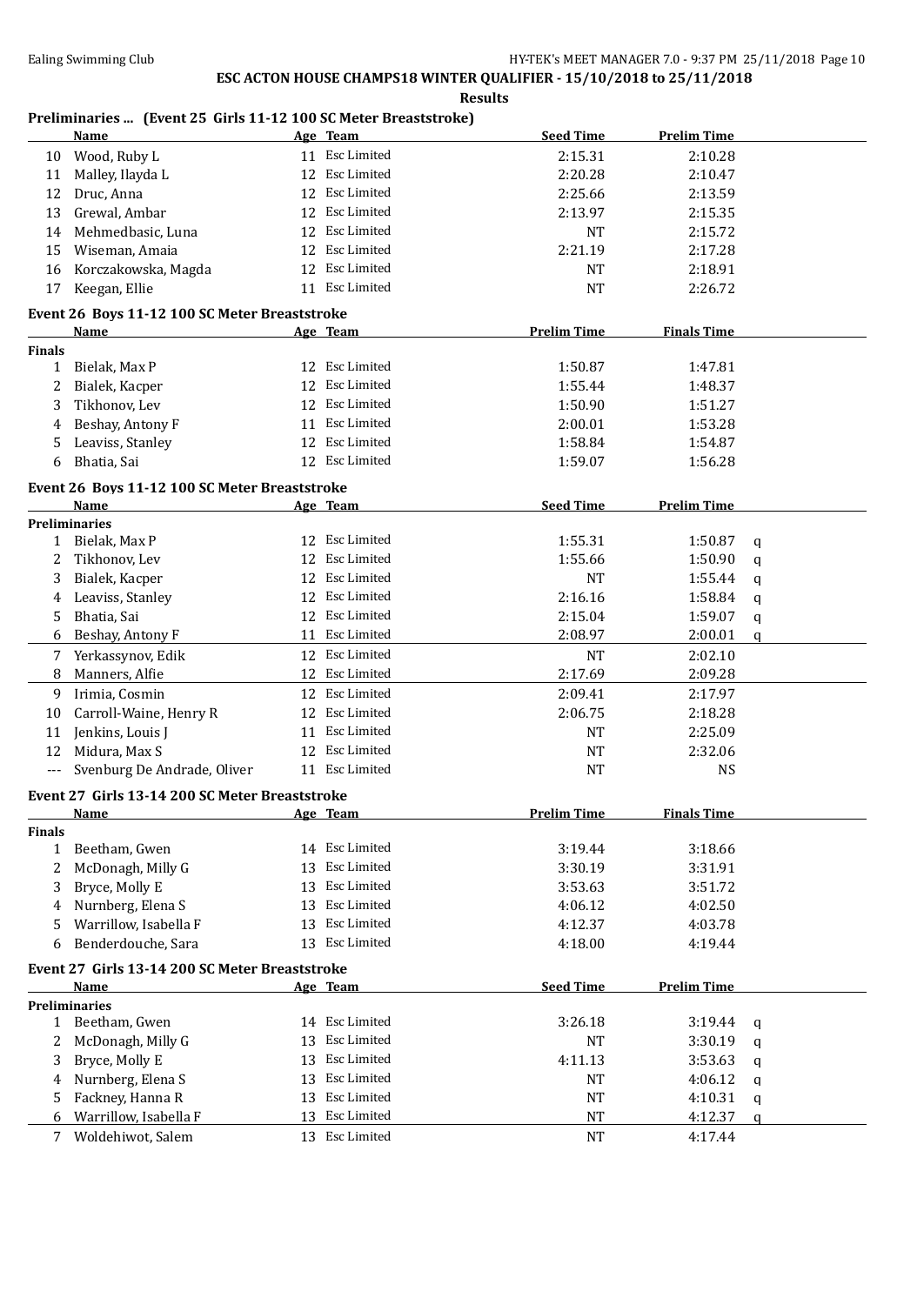**Results**

### **Preliminaries ... (Event 27 Girls 13-14 200 SC Meter Breaststroke)**

|               | Name                                                  |    | Age Team           | <b>Seed Time</b>   | <b>Prelim Time</b> |              |
|---------------|-------------------------------------------------------|----|--------------------|--------------------|--------------------|--------------|
| 8             | Benderdouche, Sara                                    |    | 13 Esc Limited     | <b>NT</b>          | 4:18.00            |              |
|               | Hrycek-Robinson, Caroline S                           | 13 | <b>Esc Limited</b> | NT                 | <b>NS</b>          |              |
| $---$         | Macyte, Esmile M                                      | 13 | Esc Limited        | <b>NT</b>          | <b>NS</b>          |              |
|               |                                                       |    |                    |                    |                    |              |
|               | Event 28 Boys 13-14 200 SC Meter Breaststroke<br>Name |    |                    | <b>Prelim Time</b> | <b>Finals Time</b> |              |
| Finals        |                                                       |    | <u>Age Team</u>    |                    |                    |              |
| $\mathbf{1}$  | Stojsavljevic, Savo                                   |    | 14 Esc Limited     | 3:22.53            | 3:15.54            |              |
| 2             | Decimavilla, Iker                                     | 14 | Esc Limited        | 3:22.56            | 3:15.90            |              |
| 3             | Krasnodebski, Adam                                    | 13 | Esc Limited        | 3:36.25            | 3:30.87            |              |
| 4             | Rasmussen, Lucas                                      | 13 | Esc Limited        | 3:54.84            | 3:46.78            |              |
| 5             | Demetre, Max                                          |    | 13 Esc Limited     | 4:00.31            | 3:59.78            |              |
| $---$         | Verroiotis, Panos                                     |    | 13 Esc Limited     | 4:17.66            | <b>NS</b>          |              |
|               |                                                       |    |                    |                    |                    |              |
|               | Event 28 Boys 13-14 200 SC Meter Breaststroke         |    |                    |                    |                    |              |
|               | <b>Name</b>                                           |    | Age Team           | <b>Seed Time</b>   | <b>Prelim Time</b> |              |
|               | <b>Preliminaries</b>                                  |    |                    |                    |                    |              |
|               | 1 Stojsavljevic, Savo                                 |    | 14 Esc Limited     | 3:28.16            | 3:22.53            | q            |
| 2             | Decimavilla, Iker                                     |    | 14 Esc Limited     | <b>NT</b>          | 3:22.56            | q            |
| 3             | Krasnodebski, Adam                                    | 13 | Esc Limited        | <b>NT</b>          | 3:36.25            | q            |
| 4             | Mehmedbasic, Deni                                     | 13 | Esc Limited        | <b>NT</b>          | 3:38.00            | q            |
| 5             | Rasmussen, Lucas                                      | 13 | Esc Limited        | <b>NT</b>          | 3:54.84            | q            |
| 6             | Demetre, Max                                          | 13 | Esc Limited        | <b>NT</b>          | 4:00.31            | $\mathbf{q}$ |
| 7             | Verroiotis, Panos                                     | 13 | Esc Limited        | <b>NT</b>          | 4:17.66            |              |
| 8             | Gales Dobson, Theo                                    | 13 | Esc Limited        | <b>NT</b>          | 4:50.72            |              |
| 9             | De Lima Cardoso, Nuno                                 | 13 | Esc Limited        | <b>NT</b>          | 5:13.07            |              |
|               | Savvanidis, Philippos                                 |    | 14 Esc Limited     | 3:55.00            | <b>NS</b>          |              |
| $---$         | Macaraig, Ervin                                       |    | 13 Esc Limited     | <b>NT</b>          | <b>NS</b>          |              |
|               | Event 29 Girls 15 & Over 200 SC Meter Breaststroke    |    |                    |                    |                    |              |
|               | Name                                                  |    | Age Team           | <b>Prelim Time</b> | <b>Finals Time</b> |              |
| <b>Finals</b> |                                                       |    |                    |                    |                    |              |
| 1             | Streltsova, Sofia                                     | 15 | Esc Limited        | 3:20.47            | 3:10.34            |              |
| 2             | Bryce, Emily                                          | 17 | Esc Limited        | 3:25.03            | 3:13.14            |              |
| 3             | Beben, Nicola                                         | 15 | Esc Limited        | 3:38.32            | 3:28.88            |              |
| 4             | Krynska, Agatka                                       | 18 | Esc Limited        | 3:45.06            | 3:33.97            |              |
| 5             | Korn, Chloe                                           | 18 | Esc Limited        | 3:48.22            | 3:35.04            |              |
| 6             | Jellinek, Alice M                                     |    | 16 Esc Limited     | 3:47.22            | 3:36.96            |              |
|               | Event 29 Girls 15 & Over 200 SC Meter Breaststroke    |    |                    |                    |                    |              |
|               | <b>Name</b>                                           |    | Age Team           | <b>Seed Time</b>   | <b>Prelim Time</b> |              |
|               | <b>Preliminaries</b>                                  |    |                    |                    |                    |              |
| 1             | Streltsova, Sofia                                     | 15 | Esc Limited        | 3:08.02            | 3:20.47            | q            |
| 2             | Bryce, Emily                                          | 17 | Esc Limited        | 3:04.50            | 3:25.03            | q            |
| 3             | Beben, Nicola                                         | 15 | Esc Limited        | 3:34.40            | 3:38.32            | q            |
| 4             | Krynska, Agatka                                       | 18 | Esc Limited        | 3:35.18            | 3:45.06            | q            |
| 5             | Jellinek, Alice M                                     | 16 | Esc Limited        | NT                 | 3:47.22            | q            |
| 6             | Korn, Chloe                                           | 18 | Esc Limited        | NT                 | 3:48.22            | $\alpha$     |
| 7             | Krasnodebska, Maria V                                 | 15 | Esc Limited        | 3:51.31            | 3:57.10            |              |
| 8             | Mehta, Bhavya                                         | 15 | Esc Limited        | $\rm{NT}$          | 5:16.37            |              |
| ---           | Egelie, Francine                                      | 15 | Esc Limited        | 3:42.44            | <b>NS</b>          |              |
|               | Macyte, Rugile                                        |    | 16 Esc Limited     | 3:44.54            | <b>NS</b>          |              |
| $---$         |                                                       |    |                    |                    |                    |              |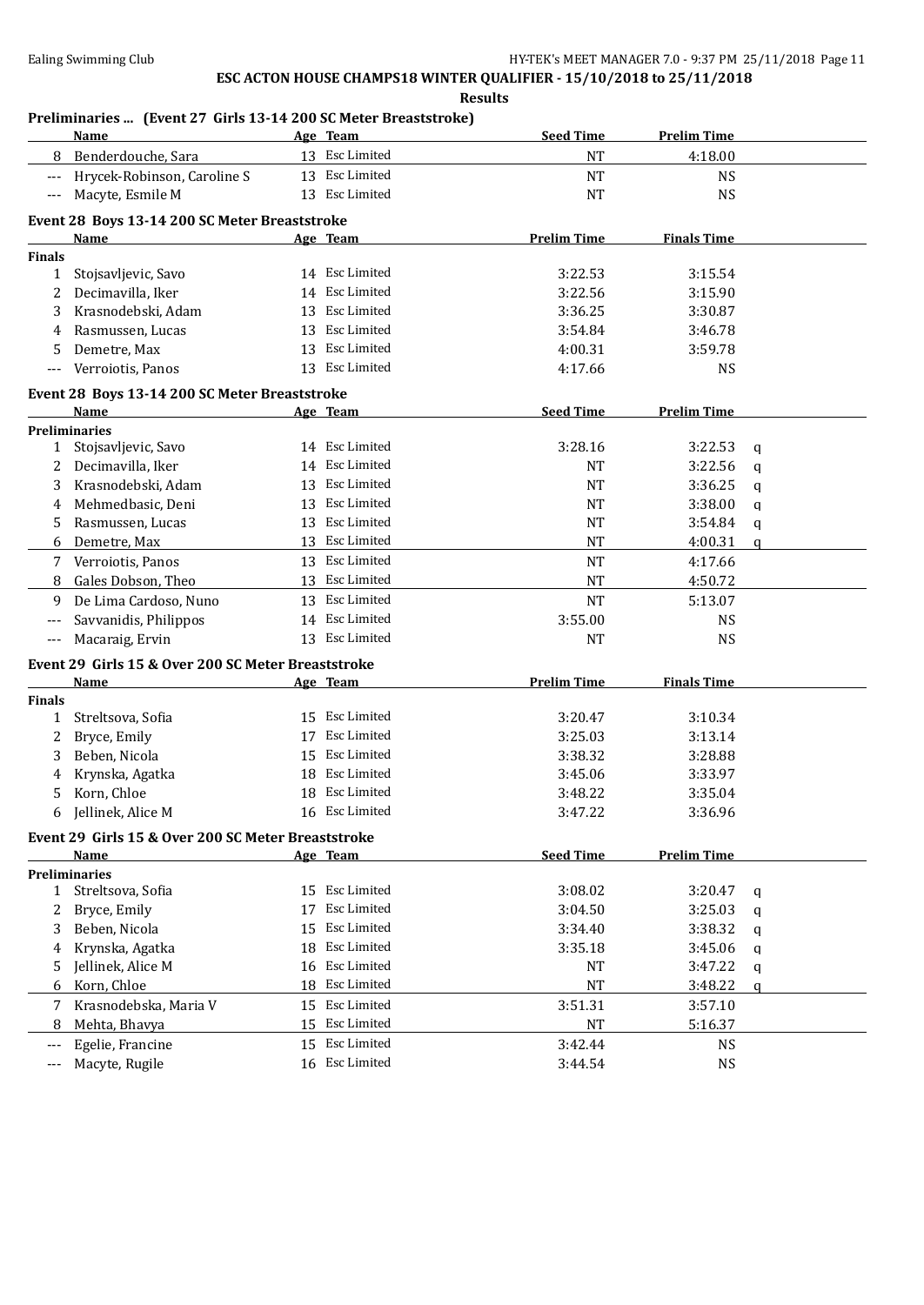|                               | Event 30 Boys 15 & Over 200 SC Meter Breaststroke |    |                 |                    |                    |   |
|-------------------------------|---------------------------------------------------|----|-----------------|--------------------|--------------------|---|
|                               | <b>Name</b>                                       |    | <u>Age Team</u> | <b>Prelim Time</b> | <b>Finals Time</b> |   |
| <b>Finals</b><br>$\mathbf{1}$ |                                                   |    | 15 Esc Limited  | 3:03.11            | 2:59.72            |   |
|                               | Takizawa, Asahi                                   | 15 | Esc Limited     |                    |                    |   |
| 2                             | Jones, Oscar                                      |    |                 | 3:15.91            | 3:17.42            |   |
| 3                             | Krynski, Jacek                                    | 15 | Esc Limited     | 3:34.03            | 3:29.37            |   |
| 4                             | Ziniak, Alex                                      | 17 | Esc Limited     | 3:31.44            | 3:32.78            |   |
| $---$                         | Quickenden, Fraser J                              |    | 15 Esc Limited  | 3:38.25            | <b>NS</b>          |   |
|                               | Event 30 Boys 15 & Over 200 SC Meter Breaststroke |    |                 |                    |                    |   |
|                               | Name                                              |    | Age Team        | <b>Seed Time</b>   | <b>Prelim Time</b> |   |
|                               | <b>Preliminaries</b>                              |    |                 |                    |                    |   |
|                               | 1 Takizawa, Asahi                                 |    | 15 Esc Limited  | 2:54.24            | 3:03.11            | q |
|                               | 2 Jones, Oscar                                    | 15 | Esc Limited     | 3:35.50            | 3:15.91            | a |
| 3                             | Elkholy, Seifeldin                                | 18 | Esc Limited     | <b>NT</b>          | 3:23.47            | q |
| 4                             | Fackney, Bailey G                                 |    | 16 Esc Limited  | 3:19.57            | 3:27.71            | q |
| 5                             | Ziniak, Alex                                      |    | 17 Esc Limited  | 3:25.75            | 3:31.44            | q |
| 6                             | Krynski, Jacek                                    |    | 15 Esc Limited  | 3:44.22            | 3:34.03            | a |
| 7                             | Quickenden, Fraser J                              |    | 15 Esc Limited  | 3:39.15            | 3:38.25            |   |
|                               | Event 33 Girls 9-10 25 SC Meter Butterfly         |    |                 |                    |                    |   |
|                               | Name                                              |    | Age Team        | <b>Prelim Time</b> | <b>Finals Time</b> |   |
| <b>Finals</b>                 |                                                   |    |                 |                    |                    |   |
| $\mathbf{1}$                  | Crawford, Florence A                              |    | 10 Esc Limited  | 20.50              | 18.78              |   |
| 2                             | Takizawa, Hinano                                  |    | 9 Esc Limited   | 22.84              | 21.43              |   |
| 3                             | Wiseman, Emma                                     | 10 | Esc Limited     | 24.62              | 22.44              |   |
| 4                             | Nurnberg, Silvia L                                | 10 | Esc Limited     | 25.37              | 23.00              |   |
| 5                             | Blenkinsop, Eve                                   | 10 | Esc Limited     | 25.73              | 23.06              |   |
| 6                             | Rodgers, Emilia V                                 | 9  | Esc Limited     | 24.23              | 23.53              |   |
|                               | Event 33 Girls 9-10 25 SC Meter Butterfly         |    |                 |                    |                    |   |
|                               | Name                                              |    | Age Team        | <b>Seed Time</b>   | <b>Prelim Time</b> |   |
|                               | <b>Preliminaries</b>                              |    |                 |                    |                    |   |
| 1                             | Crawford, Florence A                              |    | 10 Esc Limited  | 20.97              | 20.50              | q |
| 2                             | Takizawa, Hinano                                  | 9  | Esc Limited     | 24.13              | 22.84              | q |
| 3                             | Rodgers, Emilia V                                 | 9  | Esc Limited     | <b>NT</b>          | 24.23              | q |
| 4                             | Wiseman, Emma                                     | 10 | Esc Limited     | <b>NT</b>          | 24.62              | q |
| 5                             | Nurnberg, Silvia L                                | 10 | Esc Limited     | 26.84              | 25.37              | q |
| 6                             | Blenkinsop, Eve                                   |    | 10 Esc Limited  | NT                 | 25.73              | a |
| 7                             | McGillveray, Isabella H                           |    | 10 Esc Limited  | 31.16              | 26.47              |   |
| 8                             | Eakins, Isabelle                                  | 9  | Esc Limited     | 28.00              | 27.28              |   |
| 9                             | Rasmussen, Mia                                    | 9  | Esc Limited     | 26.31              | 27.31              |   |
| 10                            | Clarke, Orla M                                    | 10 | Esc Limited     | 27.15              | 28.16              |   |
| 11                            | Patel, Shriya D                                   | 10 | Esc Limited     | NT                 | 28.85              |   |
| 12                            | Walsh, Erin                                       | 10 | Esc Limited     | <b>NT</b>          | 29.28              |   |
| 13                            | Cosic, Lara I                                     | 10 | Esc Limited     | NT                 | 31.22              |   |
| 14                            | Elliott, Serena B                                 | 10 | Esc Limited     | 32.97              | 31.25              |   |
| 15                            | Afonso, Ndia C                                    | 10 | Esc Limited     | 31.62              | 31.64              |   |
| ---                           | Stojsavljevic, Mika                               | 10 | Esc Limited     | 26.25              | <b>NS</b>          |   |
|                               |                                                   |    |                 |                    |                    |   |
|                               | Event 34 Boys 9-10 25 SC Meter Butterfly          |    |                 | <b>Prelim Time</b> | <b>Finals Time</b> |   |
| <b>Finals</b>                 | <b>Name</b>                                       |    | Age Team        |                    |                    |   |
| $\mathbf{1}$                  | Wakamatsu, Daigo                                  |    | 9 Esc Limited   | 21.25              | 20.50              |   |
| 2                             | Kato, Shinnosuke                                  | 10 | Esc Limited     | 22.07              | 22.21              |   |
| 3                             | Bhandari, Arun                                    | 10 | Esc Limited     | 25.25              | 22.25              |   |
|                               |                                                   |    |                 |                    |                    |   |
| 4                             | Savvanidis, Alexandros                            |    | 10 Esc Limited  | 24.10              | 23.00              |   |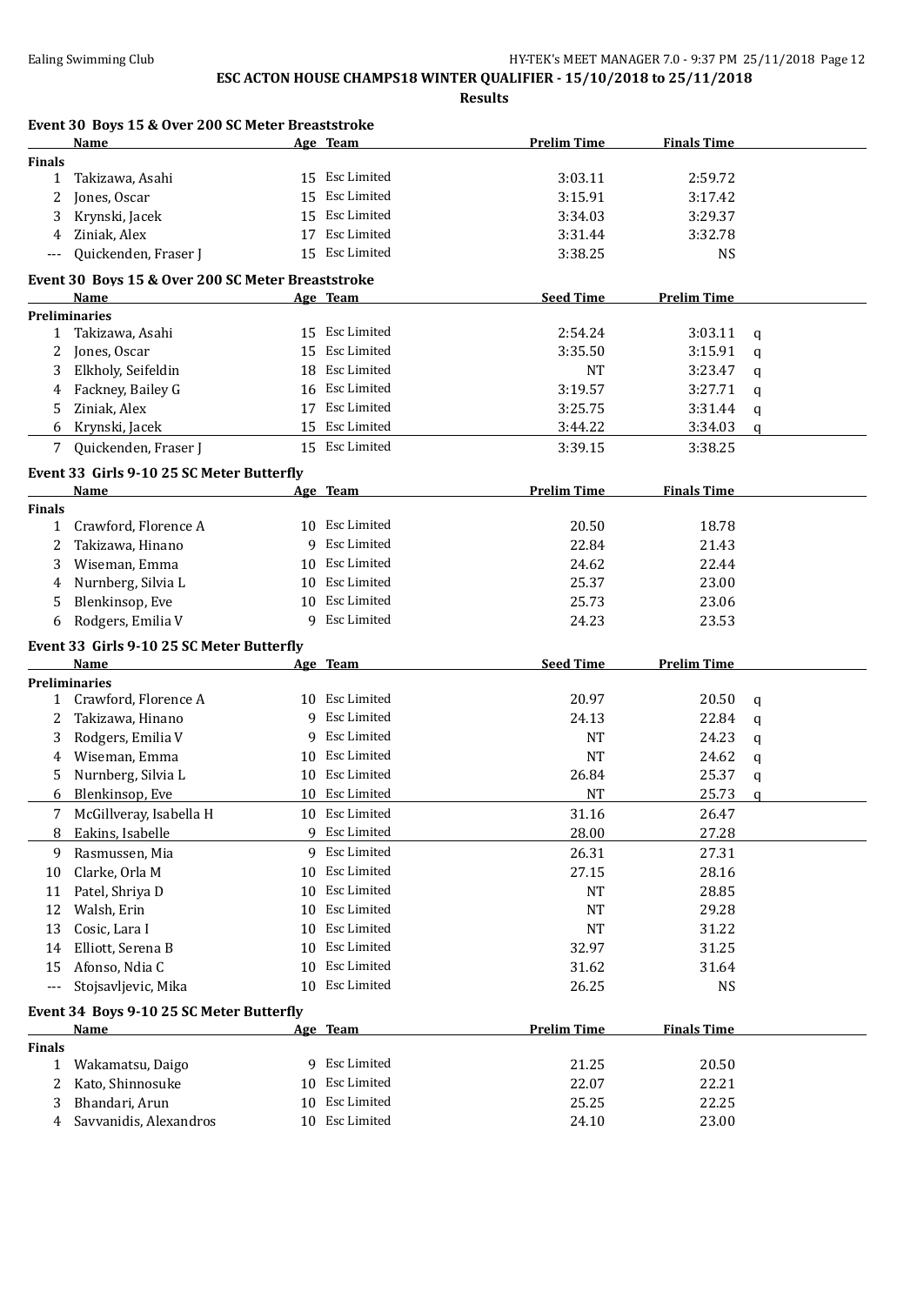**Results Finals ... (Event 34 Boys 9-10 25 SC Meter Butterfly) Name Age Team Prelim Time Finals Time** 5 Druc, Adam 10 Esc Limited 25.97 25.15 6 Malley, Noah 10 Esc Limited 25.65 25.16 **Event 34 Boys 9-10 25 SC Meter Butterfly Name Age Team Seed Time Prelim Time Preliminaries** 1 Wakamatsu, Daigo 9 Esc Limited 18.52 21.25 q 2 Kato, Shinnosuke 10 Esc Limited 22.15 22.07 q 3 Savvanidis, Alexandros 10 Esc Limited 25.94 24.10 q 4 Griffiths, Barney W 9 Esc Limited 33.91 24.94 q 5 Bhandari, Arun 10 Esc Limited 10 Esc Limited NT 25.25 q 6 Malley, Noah 10 Esc Limited NT 25.65 q 7 Studders, Oliver 10 Esc Limited 30.88 25.78 8 Druc, Adam 10 Esc Limited 37.50 25.97 9 Hamilton, Euan J 10 Esc Limited 26.28 29.37 --- Havranek, Joe R 10 Esc Limited 21.18 NS **Event 35 Girls 11-12 50 SC Meter Butterfly Name Age Team Prelim Time Finals Time Finals** 1 Wakamatsu, Miyu 12 Esc Limited 38.22 38.63 2 Marshallsay, Georgia H 11 Esc Limited 47.53 41.96 3 Malley, Ilayda L 12 Esc Limited 47.56 42.03 4 Pritchard, Lily M 11 Esc Limited 52.63 47.04 5 Gaspar, Tamzin 12 Esc Limited 53.20 47.32 6 Yoneda, Yuka 11 Esc Limited 49.22 48.57 **Event 35 Girls 11-12 50 SC Meter Butterfly Name Age Team Seed Time Prelim Time Preliminaries** 1 Wakamatsu, Miyu 12 Esc Limited 41.47 38.22 q 2 Marshallsay, Georgia H 11 Esc Limited 11 Ave NT 47.53 q 3 Malley, Ilayda L 12 Esc Limited 48.12 47.56 q 4 Yoneda, Yuka 11 Esc Limited 50.50 49.22 q 5 Pritchard, Lily M 11 Esc Limited 56.38 52.63 q 6 Gaspar, Tamzin 12 Esc Limited 59.34 53.20 q 7 Keating, Ciara 11 Esc Limited 59.18 56.18 56.18 8 Grant, Myriam 11 Esc Limited 49.88 58.28 9 Ganne, Sophie A 11 Esc Limited NT 58.34 10 Elliott, Maddie R 11 Esc Limited 56.21 1:00.88 11 Grewal, Ambar 12 Esc Limited 1:06.22 1:01.59 12 Druc, Anna 12 Esc Limited 1:07.03 1:05.00 13 Wood, Ruby L 11 Esc Limited 1:07.37 1:05.34 14 Mehmedbasic, Luna 12 Esc Limited 12 NT 1:09.16 15 Korczakowska, Magda 12 Esc Limited NT 1:13.94 16 Keegan, Ellie 11 Esc Limited 11 Esc Limited NT 1:15.41 17 Wiseman, Amaia 12 Esc Limited 1:17.47 1:28.18 **Event 36 Boys 11-12 50 SC Meter Butterfly Name Age Team Prelim Time Finals Time Finals** 1 Beshay, Antony F 11 Esc Limited 53.66 43.59 2 Bielak, Max P 12 Esc Limited 46.22 43.60 3 Bhatia, Sai 12 Esc Limited 47.35 46.67 4 Yerkassynov, Edik 12 Esc Limited 53.05 46.68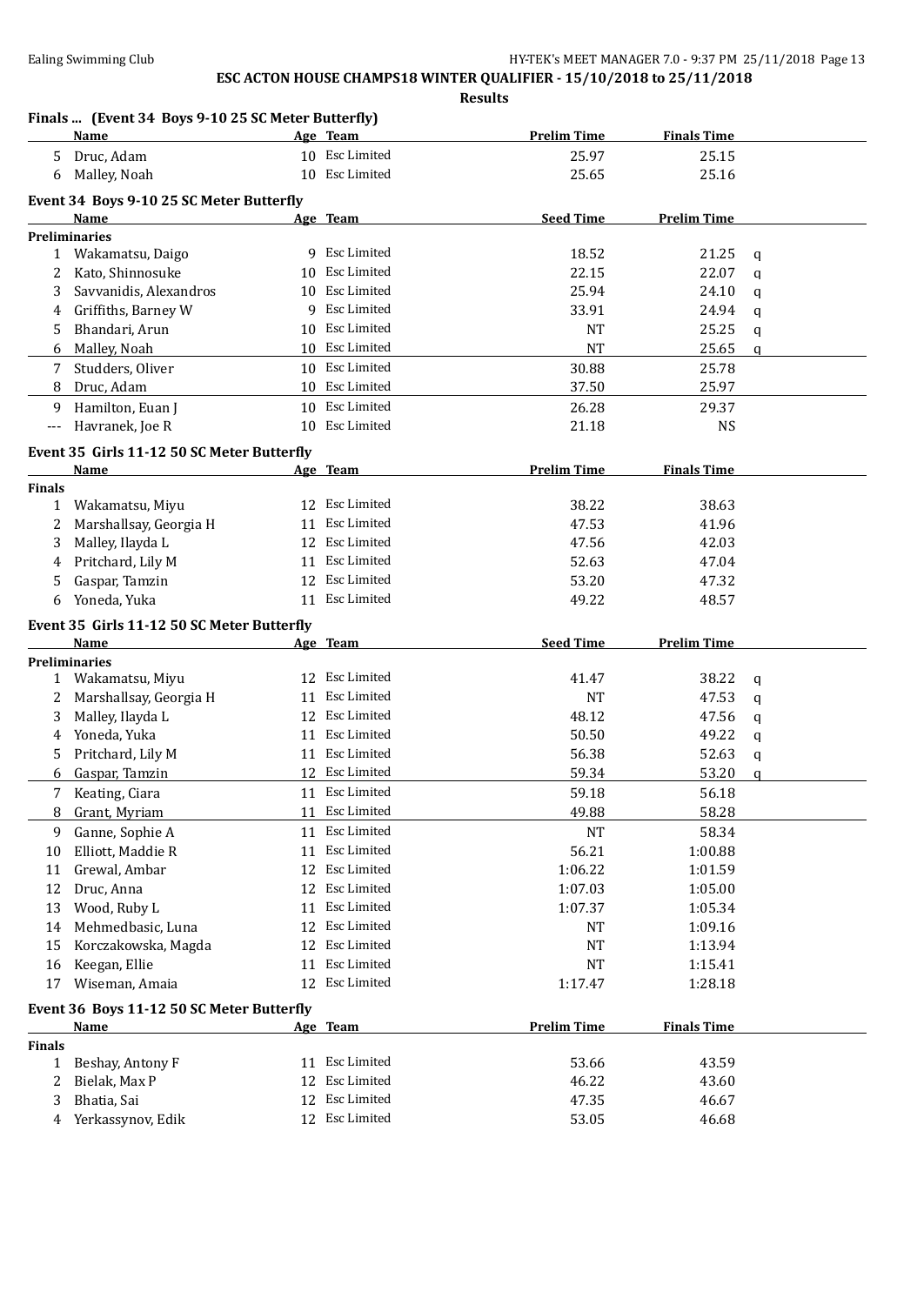|               |                                                                    |    |                 | <b>Results</b>     |                    |              |
|---------------|--------------------------------------------------------------------|----|-----------------|--------------------|--------------------|--------------|
|               | Finals  (Event 36 Boys 11-12 50 SC Meter Butterfly)<br><b>Name</b> |    | Age Team        | <b>Prelim Time</b> | <b>Finals Time</b> |              |
| 5.            | Leaviss, Stanley                                                   |    | 12 Esc Limited  | 48.19              | 48.09              |              |
| 6             | Tikhonov, Lev                                                      |    | 12 Esc Limited  | 49.16              | 51.03              |              |
|               | Event 36 Boys 11-12 50 SC Meter Butterfly                          |    |                 |                    |                    |              |
|               | Name                                                               |    | Age Team        | <b>Seed Time</b>   | <b>Prelim Time</b> |              |
|               | <b>Preliminaries</b>                                               |    |                 |                    |                    |              |
|               | 1 Bielak, Max P                                                    |    | 12 Esc Limited  | 46.25              | 46.22              | q            |
| 2             | Bhatia, Sai                                                        | 12 | Esc Limited     | 57.79              | 47.35              | $\mathbf q$  |
| 3             | Leaviss, Stanley                                                   |    | 12 Esc Limited  | 51.82              | 48.19              | q            |
| 4             | Tikhonov, Lev                                                      |    | 12 Esc Limited  | 58.09              | 49.16              | q            |
| 5.            | Yerkassynov, Edik                                                  |    | 12 Esc Limited  | <b>NT</b>          | 53.05              | q            |
| 6             | Beshay, Antony F                                                   |    | 11 Esc Limited  | 52.84              | 53.66              | $\mathbf{q}$ |
| 7             | Bialek, Kacper                                                     |    | 12 Esc Limited  | <b>NT</b>          | 54.41              |              |
| 8             | Jenkins, Louis J                                                   |    | 11 Esc Limited  | <b>NT</b>          | 1:01.47            |              |
|               | Irimia, Cosmin                                                     |    | 12 Esc Limited  |                    |                    |              |
| 9             |                                                                    |    |                 | 1:01.72            | 1:04.03            |              |
| 10            | Carroll-Waine, Henry R                                             |    | 12 Esc Limited  | 1:05.43            | 1:10.95            |              |
| 11            | Manners, Alfie                                                     | 12 | Esc Limited     | 1:32.63            | 1:17.21            |              |
| 12            | Midura, Max S                                                      |    | 12 Esc Limited  | NT                 | 1:20.00            |              |
| ---           | Svenburg De Andrade, Oliver                                        |    | 11 Esc Limited  | <b>NT</b>          | <b>NS</b>          |              |
|               | Event 37 Girls 13-14 100 SC Meter Butterfly                        |    |                 |                    |                    |              |
|               | Name                                                               |    | Age Team        | <b>Prelim Time</b> | <b>Finals Time</b> |              |
| <b>Finals</b> |                                                                    |    |                 |                    |                    |              |
| $\mathbf{1}$  | Beetham, Gwen                                                      |    | 14 Esc Limited  | 1:30.59            | 1:28.06            |              |
| 2             | Kynaston, Eva L                                                    |    | 14 Esc Limited  | 1:46.25            | 1:47.25            |              |
| 3             | Bryce, Molly E                                                     |    | 13 Esc Limited  | 1:33.40            | 1:52.23            |              |
| 4             | Benderdouche, Sara                                                 | 13 | Esc Limited     | 2:01.38            | 2:04.12            |              |
| 5             | Nurnberg, Elena S                                                  | 13 | Esc Limited     | 2:04.59            | 2:07.43            |              |
|               | McDonagh, Milly G                                                  |    | 13 Esc Limited  | 1:51.97            | DQ                 |              |
|               | 8.3 Breaststroke kick used (legal in Masters Competitions)         |    |                 |                    |                    |              |
|               | Event 37 Girls 13-14 100 SC Meter Butterfly                        |    |                 |                    |                    |              |
|               | Name                                                               |    | <u>Age Team</u> | <b>Seed Time</b>   | <b>Prelim Time</b> |              |
|               | <b>Preliminaries</b>                                               |    |                 |                    |                    |              |
|               | 1 Beetham, Gwen                                                    |    | 14 Esc Limited  | 1:29.35            | 1:30.59            | q            |
|               | 2 Bryce, Molly E                                                   |    | 13 Esc Limited  | 1:46.80            | 1:33.40            |              |
|               |                                                                    |    |                 |                    |                    | q            |
| 3             | Kynaston, Eva L                                                    |    | 14 Esc Limited  | 1:36.42            | 1:46.25            | q            |
| 4             | Fackney, Hanna R                                                   |    | 13 Esc Limited  | NT                 | 1:51.72            | q            |
| 5             | McDonagh, Milly G                                                  |    | 13 Esc Limited  | 1:51.59            | 1:51.97            | q            |
| 6             | Benderdouche, Sara                                                 |    | 13 Esc Limited  | NT                 | 2:01.38            | q            |
| 7             | Nurnberg, Elena S                                                  | 13 | Esc Limited     | 2:08.60            | 2:04.59            |              |
| $---$         | Warrillow, Isabella F                                              | 13 | Esc Limited     | NT                 | DQ                 |              |
|               | 10.2 A swimmer did not cover the whole distance - DNF              |    |                 |                    |                    |              |
|               | Macyte, Esmile M                                                   |    | 13 Esc Limited  | 1:53.16            | <b>NS</b>          |              |
| $---$         | Woldehiwot, Salem                                                  | 13 | Esc Limited     | NT                 | <b>NS</b>          |              |
|               | Event 38 Boys 13-14 100 SC Meter Butterfly                         |    |                 |                    |                    |              |
|               | Name                                                               |    | Age Team        | <b>Prelim Time</b> | <b>Finals Time</b> |              |
| <b>Finals</b> |                                                                    |    |                 |                    |                    |              |
| $\mathbf{1}$  | Savvanidis, Philippos                                              |    | 14 Esc Limited  | 1:34.31            | 1:25.00            |              |
| 2             | Decimavilla, Iker                                                  | 14 | Esc Limited     | 1:35.82            | 1:32.49            |              |
| 3             | Krasnodebski, Adam                                                 | 13 | Esc Limited     | 2:01.66            | 1:45.25            |              |
| 4             | Rasmussen, Lucas                                                   | 13 | Esc Limited     | 2:01.41            | 1:53.37            |              |
| 5             | Demetre, Max                                                       | 13 | Esc Limited     | 2:02.25            | 2:00.09            |              |
| $---$         | Stojsavljevic, Savo                                                |    | 14 Esc Limited  | 1:52.28            | DQ                 |              |
|               |                                                                    |    |                 |                    |                    |              |

8.3 Breaststroke kick used (legal in Masters Competitions)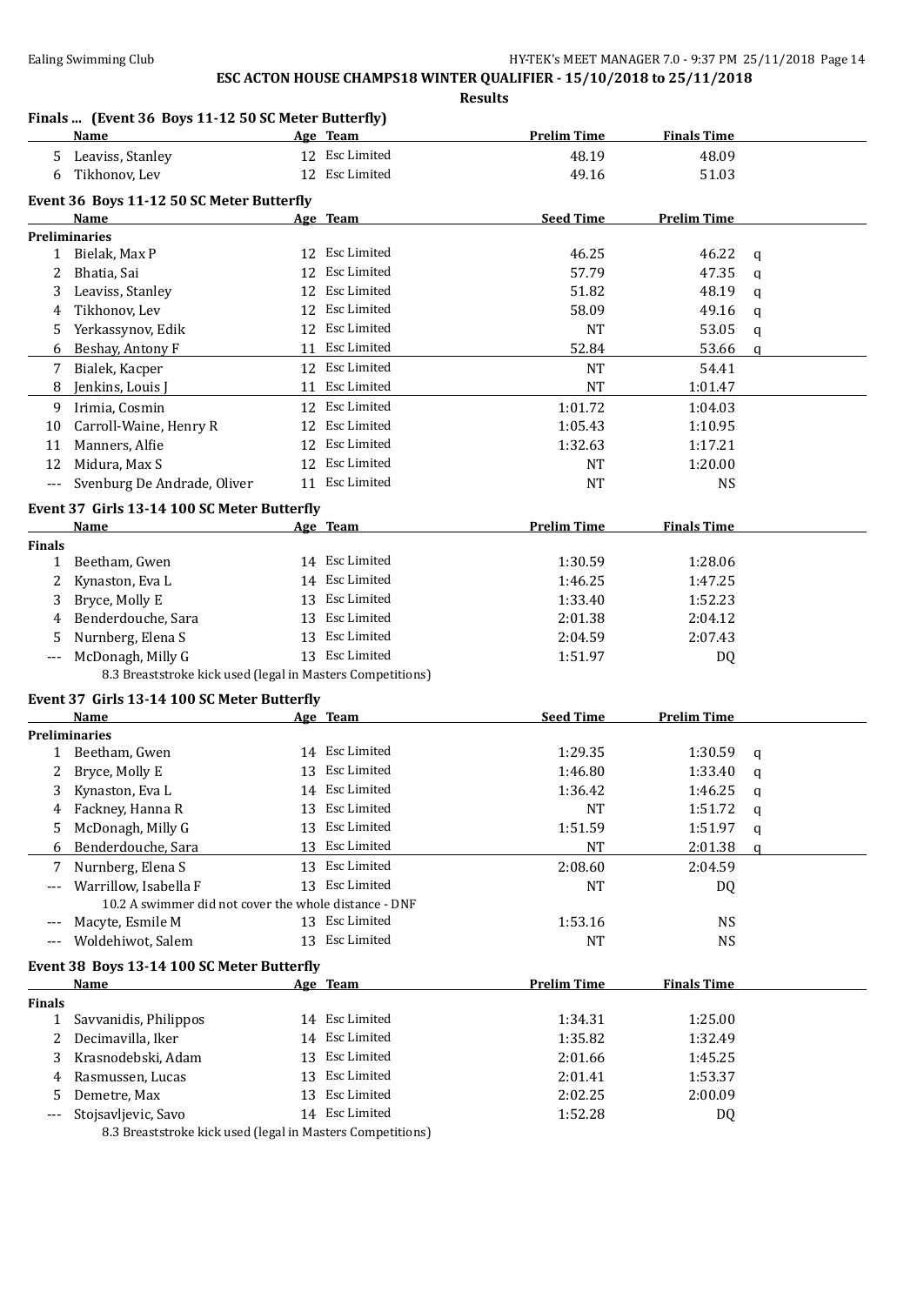|                    | Event 38 Boys 13-14 100 SC Meter Butterfly      |    |                |                    |                    |              |
|--------------------|-------------------------------------------------|----|----------------|--------------------|--------------------|--------------|
|                    | Name                                            |    | Age Team       | <b>Seed Time</b>   | <b>Prelim Time</b> |              |
|                    | <b>Preliminaries</b>                            |    |                |                    |                    |              |
| $\mathbf{1}$       | Savvanidis, Philippos                           |    | 14 Esc Limited | 1:33.78            | 1:34.31            | q            |
| 2                  | Decimavilla, Iker                               | 14 | Esc Limited    | 1:41.03            | 1:35.82            | q            |
| 3                  | Mehmedbasic, Deni                               | 13 | Esc Limited    | 1:41.40            | 1:45.20            | q            |
| 4                  | Stojsavljevic, Savo                             | 14 | Esc Limited    | 1:49.09            | 1:52.28            | q            |
| 5                  | Rasmussen, Lucas                                | 13 | Esc Limited    | 2:03.63            | 2:01.41            | q            |
| 6                  | Krasnodebski, Adam                              | 13 | Esc Limited    | 2:04.19            | 2:01.66            | $\mathbf{q}$ |
| 7                  | Demetre, Max                                    |    | 13 Esc Limited | 2:02.66            | 2:02.25            |              |
| 8                  | Verroiotis, Panos                               | 13 | Esc Limited    | 2:00.97            | 2:30.40            |              |
| $---$              | Gales Dobson, Theo                              |    | 13 Esc Limited | <b>NT</b>          | DQ                 |              |
|                    | Event 39 Girls 15 & Over 100 SC Meter Butterfly |    |                |                    |                    |              |
|                    | Name                                            |    | Age Team       | <b>Prelim Time</b> | <b>Finals Time</b> |              |
| <b>Finals</b>      |                                                 |    |                |                    |                    |              |
| $\mathbf{1}$       | Krynska, Agatka                                 |    | 18 Esc Limited | 1:28.37            | 1:17.07            |              |
| 2                  | Bryce, Emily                                    | 17 | Esc Limited    | 1:24.44            | 1:22.03            |              |
| 3                  | Streltsova, Sofia                               | 15 | Esc Limited    | 1:27.31            | 1:26.47            |              |
| 4                  | Beben, Nicola                                   | 15 | Esc Limited    | 1:37.13            | 1:30.97            |              |
| 5                  | Jellinek, Alice M                               | 16 | Esc Limited    | 1:33.35            | 1:31.81            |              |
|                    | Event 39 Girls 15 & Over 100 SC Meter Butterfly |    |                |                    |                    |              |
|                    | <b>Name</b>                                     |    | Age Team       | <b>Seed Time</b>   | <b>Prelim Time</b> |              |
|                    | <b>Preliminaries</b>                            |    |                |                    |                    |              |
| 1                  | Bryce, Emily                                    |    | 17 Esc Limited | 1:16.87            | 1:24.44            | $\mathbf q$  |
| 2                  | Streltsova, Sofia                               | 15 | Esc Limited    | 1:20.65            | 1:27.31            | $\mathbf q$  |
| 3                  | Krynska, Agatka                                 | 18 | Esc Limited    | 1:16.97            | 1:28.37            | q            |
| 4                  | Jellinek, Alice M                               | 16 | Esc Limited    | <b>NT</b>          | 1:33.35            | q            |
| 5                  | Beben, Nicola                                   | 15 | Esc Limited    | 1:34.12            | 1:37.13            | q            |
| 6                  | Krasnodebska, Maria V                           | 15 | Esc Limited    | 1:52.75            | 1:46.91            | $\mathbf{q}$ |
| ---                | Macyte, Rugile                                  |    | 16 Esc Limited | 1:39.87            | <b>NS</b>          |              |
| $---$              | Egelie, Francine                                |    | 15 Esc Limited | 1:29.03            | <b>NS</b>          |              |
|                    |                                                 |    |                |                    |                    |              |
|                    | Event 40 Boys 15 & Over 100 SC Meter Butterfly  |    |                |                    |                    |              |
|                    | <b>Name</b>                                     |    | Age Team       | <b>Prelim Time</b> | <b>Finals Time</b> |              |
| <b>Finals</b><br>1 | Takizawa, Asahi                                 |    | 15 Esc Limited | 1:18.47            | 1:19.56            |              |
| $\overline{2}$     | Krynski, Jacek                                  |    | 15 Esc Limited | 1:29.35            | 1:19.78            |              |
| 3                  | Jones, Oscar                                    |    | 15 Esc Limited | 1:31.06            | 1:28.19            |              |
|                    | Quickenden, Fraser J                            |    | 15 Esc Limited | 1:40.03            | <b>NS</b>          |              |
| ---                | Ziniak, Alex                                    |    | 17 Esc Limited | 1:44.13            | <b>NS</b>          |              |
|                    |                                                 |    |                |                    |                    |              |
|                    | Event 40 Boys 15 & Over 100 SC Meter Butterfly  |    |                |                    |                    |              |
|                    | Name                                            |    | Age Team       | <b>Seed Time</b>   | <b>Prelim Time</b> |              |
|                    | <b>Preliminaries</b>                            |    |                |                    |                    |              |
| 1                  | Takizawa, Asahi                                 |    | 15 Esc Limited | 1:18.78            | 1:18.47            | q            |
| 2                  | Elkholy, Seifeldin                              | 18 | Esc Limited    | <b>NT</b>          | 1:25.72            | q            |
| 3                  | Krynski, Jacek                                  | 15 | Esc Limited    | 1:37.00            | 1:29.35            | q            |
| 4                  | Jones, Oscar                                    | 15 | Esc Limited    | 1:30.82            | 1:31.06            | q            |
| 5                  | Quickenden, Fraser J                            | 15 | Esc Limited    | 1:42.21            | 1:40.03            | q            |
| 6                  | Ziniak, Alex                                    |    | 17 Esc Limited | 1:35.85            | 1:44.13            | q            |
|                    | Event 43 Girls 9-10 100 SC Meter IM             |    |                |                    |                    |              |
|                    | <b>Name</b>                                     |    | Age Team       | <b>Prelim Time</b> | <b>Finals Time</b> |              |
| <b>Finals</b>      |                                                 |    |                |                    |                    |              |
| $\mathbf{1}$       | Crawford, Florence A                            |    | 10 Esc Limited | 1:44.94            | 1:39.09            |              |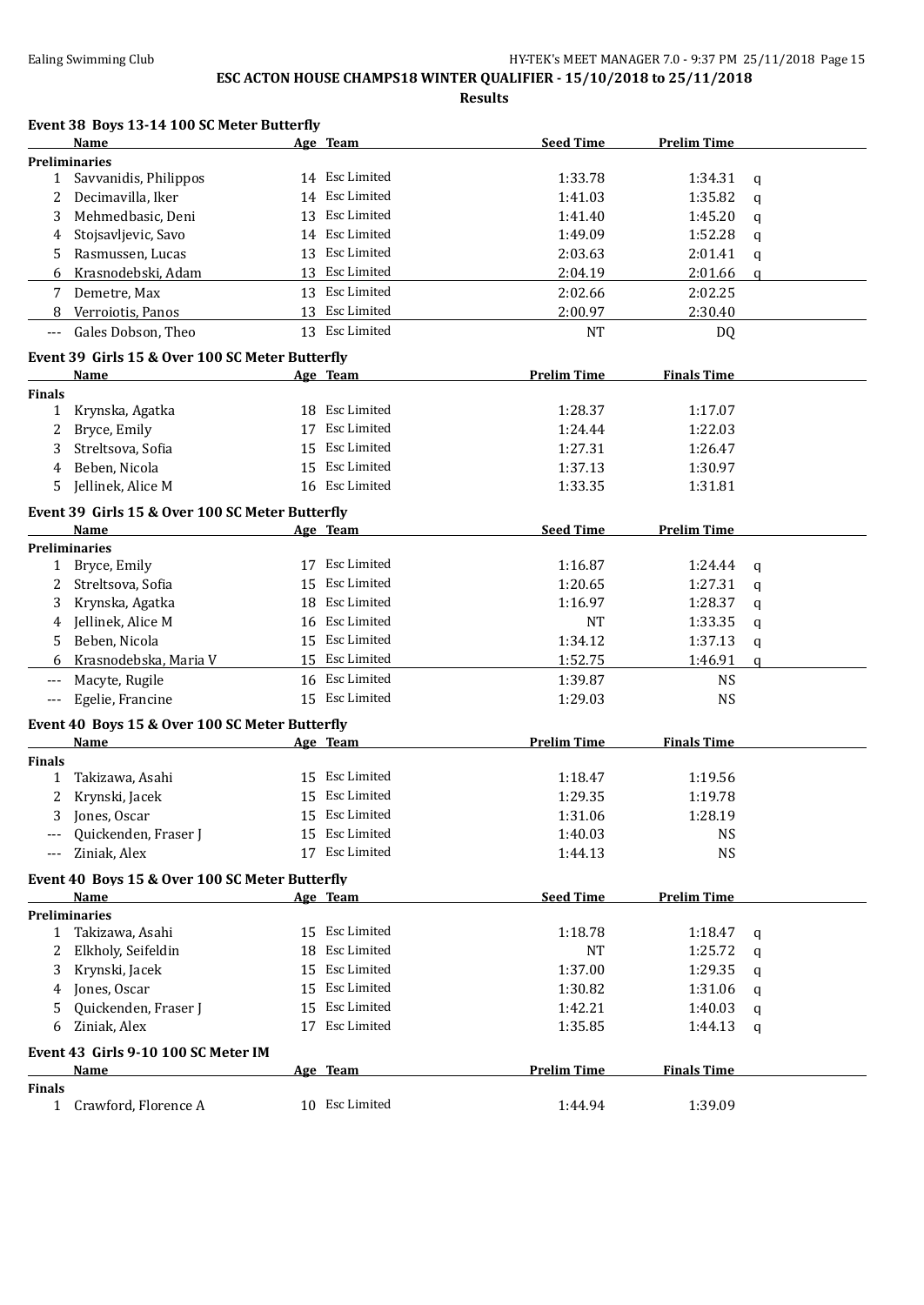|                     | Finals  (Event 43 Girls 9-10 100 SC Meter IM) |    |                    |                    |                    |              |
|---------------------|-----------------------------------------------|----|--------------------|--------------------|--------------------|--------------|
|                     | Name                                          |    | Age Team           | <b>Prelim Time</b> | <b>Finals Time</b> |              |
| 2                   | Blenkinsop, Eve                               |    | 10 Esc Limited     | 1:53.81            | 1:46.93            |              |
| 3                   | Takizawa, Hinano                              |    | 9 Esc Limited      | 1:46.44            | 1:47.88            |              |
| 4                   | Rodgers, Emilia V                             | 9  | Esc Limited        | 2:00.20            | 1:52.06            |              |
| 5.                  | Wiseman, Emma                                 | 10 | <b>Esc Limited</b> | 1:59.38            | 1:55.03            |              |
| 6                   | Nurnberg, Silvia L                            | 10 | Esc Limited        | 2:04.69            | 1:55.25            |              |
|                     | Event 43 Girls 9-10 100 SC Meter IM           |    |                    |                    |                    |              |
|                     | Name                                          |    | Age Team           | <b>Seed Time</b>   | <b>Prelim Time</b> |              |
|                     | <b>Preliminaries</b>                          |    |                    |                    |                    |              |
| 1                   | Crawford, Florence A                          |    | 10 Esc Limited     | 1:44.47            | 1:44.94            | q            |
| 2                   | Takizawa, Hinano                              | 9  | Esc Limited        | 1:52.16            | 1:46.44            | a            |
| 3                   | Blenkinsop, Eve                               | 10 | Esc Limited        | NT                 | 1:53.81            | q            |
| 4                   | Wiseman, Emma                                 | 10 | Esc Limited        | NT                 | 1:59.38            | $\mathbf q$  |
| 5                   | Rodgers, Emilia V                             | 9  | Esc Limited        | <b>NT</b>          | 2:00.20            | q            |
| 6                   | Nurnberg, Silvia L                            | 10 | Esc Limited        | 2:04.28            | 2:04.69            | q            |
| 7                   | Afonso, Ndia C                                |    | 10 Esc Limited     | 2:14.28            | 2:05.15            |              |
| 8                   | McGillveray, Isabella H                       |    | 10 Esc Limited     | 2:10.44            | 2:05.28            |              |
| 9                   | Rasmussen, Mia                                |    | 9 Esc Limited      | 2:03.81            | 2:05.63            |              |
| 10                  | Eakins, Isabelle                              | 9  | Esc Limited        | 2:20.18            | 2:05.85            |              |
| 11                  | Walsh, Erin                                   | 10 | Esc Limited        | NT                 | 2:07.62            |              |
| 12                  | Patel, Shriya D                               | 10 | Esc Limited        | NT                 | 2:10.87            |              |
| 13                  | Clarke, Orla M                                | 10 | Esc Limited        | 2:10.21            | 2:12.23            |              |
| 14                  | Cosic, Lara I                                 | 10 | Esc Limited        | NT                 | 2:12.87            |              |
| 15                  | Elliott, Serena B                             | 10 | Esc Limited        | 2:17.29            | 2:23.12            |              |
| $\qquad \qquad - -$ | Stojsavljevic, Mika                           |    | 10 Esc Limited     | NT                 | <b>NS</b>          |              |
|                     | Event 44 Boys 9-10 100 SC Meter IM            |    |                    |                    |                    |              |
|                     | Name                                          |    | Age Team           | <b>Prelim Time</b> | <b>Finals Time</b> |              |
| <b>Finals</b>       |                                               |    |                    |                    |                    |              |
| 1                   | Wakamatsu, Daigo                              |    | 9 Esc Limited      | 1:45.22            | 1:36.93            |              |
| 2                   | Savvanidis, Alexandros                        | 10 | Esc Limited        | 1:46.63            | 1:43.21            |              |
| 3                   | Kato, Shinnosuke                              | 10 | <b>Esc Limited</b> | 1:46.88            | 1:44.09            |              |
| 4                   | Druc, Adam                                    | 10 | Esc Limited        | 1:59.55            | 2:00.53            |              |
| 5                   | Malley, Noah                                  | 10 | Esc Limited        | 2:09.96            | 2:01.81            |              |
| $---$               | Bhandari, Arun                                | 10 | Esc Limited        | 1:54.81            | DQ                 |              |
|                     | 6.5 Not on the back at finish - back          |    |                    |                    |                    |              |
|                     | Event 44 Boys 9-10 100 SC Meter IM            |    |                    |                    |                    |              |
|                     | Name                                          |    | Age Team           | <b>Seed Time</b>   | <b>Prelim Time</b> |              |
|                     | <b>Preliminaries</b>                          |    |                    |                    |                    |              |
|                     | 1 Wakamatsu, Daigo                            |    | 9 Esc Limited      | 1:40.36            | 1:45.22            | $\mathbf q$  |
| 2                   | Savvanidis, Alexandros                        | 10 | Esc Limited        | 1:51.69            | 1:46.63            | q            |
| 3                   | Kato, Shinnosuke                              | 10 | Esc Limited        | 1:43.20            | 1:46.88            | q            |
| 4                   | Bhandari, Arun                                | 10 | Esc Limited        | NT                 | 1:54.81            | q            |
| 5.                  | Griffiths, Barney W                           | 9  | Esc Limited        | 2:26.69            | 1:55.55            | q            |
| 6                   | Druc, Adam                                    | 10 | Esc Limited        | NT                 | 1:59.55            | $\mathbf{q}$ |
| 7                   | Studders, Oliver                              | 10 | Esc Limited        | <b>NT</b>          | 2:00.06            |              |
| 8                   | Malley, Noah                                  | 10 | Esc Limited        | <b>NT</b>          | 2:09.96            |              |
| 9                   | Hamilton, Euan J                              |    | 10 Esc Limited     | 2:03.37            | 2:12.53            |              |
| $\overline{a}$      | Havranek, Joe R                               |    | 10 Esc Limited     | 1:36.47            | <b>NS</b>          |              |
|                     | Event 45 Girls 11-12 100 SC Meter IM          |    |                    |                    |                    |              |
|                     | <b>Name</b>                                   |    | Age Team           | <b>Prelim Time</b> | <b>Finals Time</b> |              |
| <b>Finals</b>       |                                               |    |                    |                    |                    |              |
| $\mathbf{1}$        | Wakamatsu, Miyu                               |    | 12 Esc Limited     | 1:31.66            | 1:30.50            |              |
|                     |                                               |    |                    |                    |                    |              |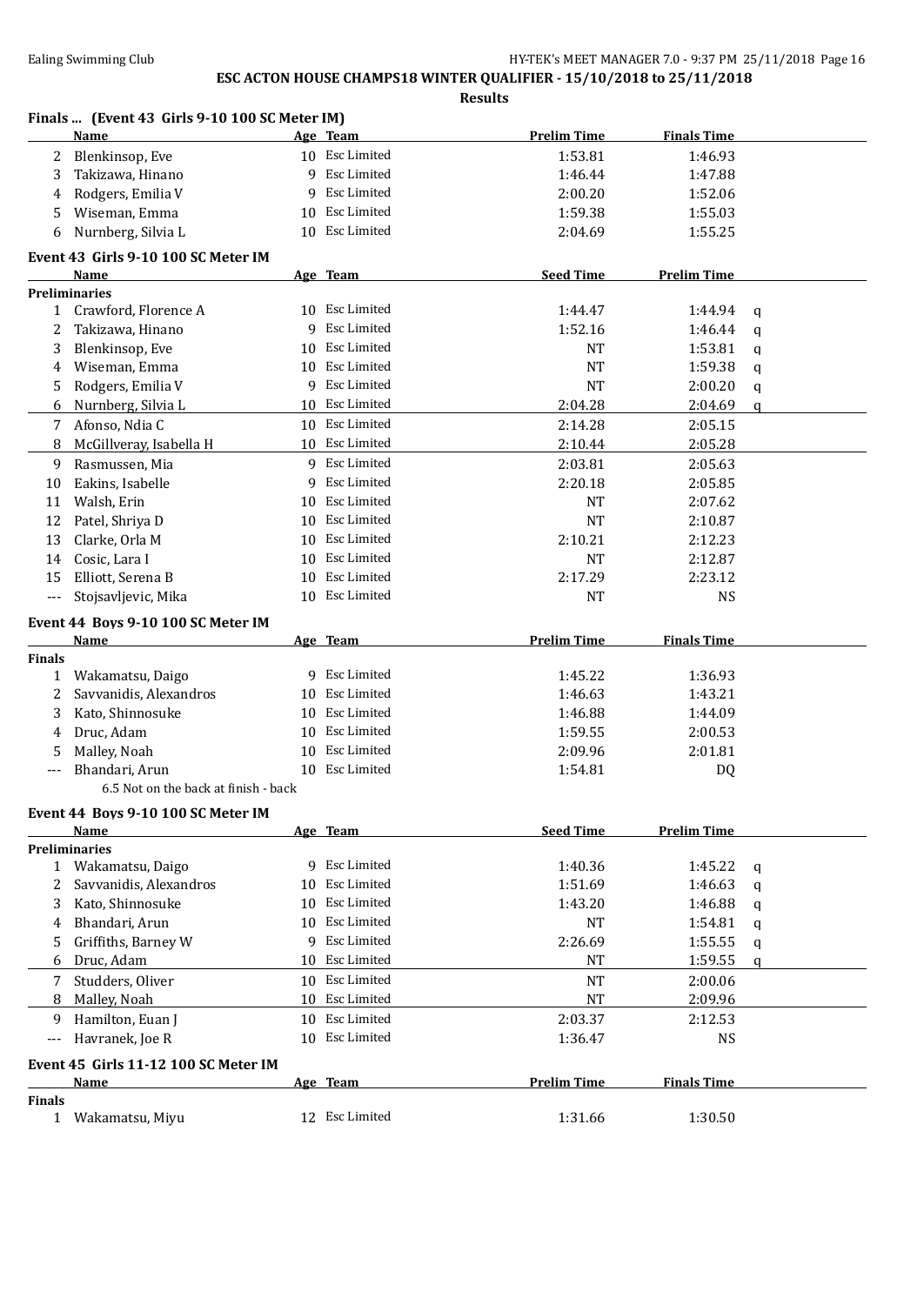**Results Finals ... (Event 45 Girls 11-12 100 SC Meter IM) Name Age Team Prelim Time Finals Time** 2 Marshallsay, Georgia H 11 Esc Limited 1:44.66 1:38.15 3 Pritchard, Lily M 11 Esc Limited 1:44.60 1:42.00 4 Keating, Ciara 1:44.53 (11 Esc Limited 1:44.21 1:44.53 5 Malley, Ilayda L 12 Esc Limited 1:50.96 1:45.00 --- Yoneda, Yuka 11 Esc Limited 1:43.54 DQ 6.5 Not on the back at finish - back **Event 45 Girls 11-12 100 SC Meter IM Name Age Team Seed Time Prelim Time Preliminaries** 1 Wakamatsu, Miyu 12 Esc Limited 1:33.59 1:31.66 q 2 Yoneda, Yuka 11 Esc Limited 1:49.16 1:43.54 q 3 Keating, Ciara 11 Esc Limited 1:51.45 1:44.21 q 4 Pritchard, Lily M 11 Esc Limited 1:48.56 1:44.60 q 5 Marshallsay, Georgia H 11 Esc Limited 11 Ave NT 1:44.66 q 6 Malley, Ilayda L 12 Esc Limited 2:01.35 1:50.96 q 7 Grant, Myriam 11 Esc Limited 1:59.78 1:52.34 8 Ganne, Sophie A 11 Esc Limited 11 A 1:52.42 9 Gaspar, Tamzin 12 Esc Limited 1:59.91 1:53.04 10 Elliott, Maddie R 11 Esc Limited 1:54.09 1:53.07 11 Grewal, Ambar 12 Esc Limited 2:04.71 1:55.97 12 Wood, Ruby L 11 Esc Limited 2:06.50 1:59.84 13 Druc, Anna 12 Esc Limited 2:07.47 2:00.34 14 Mehmedbasic, Luna 12 Esc Limited 12 Provident NT 2:00.47 15 Korczakowska, Magda 12 Esc Limited NT 2:08.78 16 Keegan, Ellie 11 Esc Limited 11 Esc Limited NT 2:13.85 17 Wiseman, Amaia 12 Esc Limited 2:22.37 2:39.57 **Event 46 Boys 11-12 100 SC Meter IM Age Team Prelim Time Finals Time Finals** 1 Bielak, Max P 12 Esc Limited 1:37.31 1:34.91 2 Bhatia, Sai **12 Esc Limited** 1:45.50 1:40.63 3 Tikhonov, Lev 12 Esc Limited 1:45.81 1:47.10 4 Bialek, Kacper 12 Esc Limited 1:54.47 1:47.47 Yerkassynov, Edik 12 Esc Limited 1:50.00 DQ 6.5 Not on the back at finish - back --- Leaviss, Stanley 12 Esc Limited 1:47.37 DO 6.5 Not on the back at finish - back **Event 46 Boys 11-12 100 SC Meter IM Name Age Team Seed Time Prelim Time Preliminaries** 1 Bielak, Max P 12 Esc Limited 1:38.85 1:37.31 q 2 Bhatia, Sai 12 Esc Limited 1:58.21 1:45.50 q 3 Tikhonov, Lev 12 Esc Limited 1:49.10 1:45.81 q 4 Leaviss, Stanley 12 Esc Limited 1:54.69 1:47.37 q 5 Yerkassynov, Edik 12 Esc Limited 12 AV NT 1:50.00 q 6 Bialek, Kacper 12 Esc Limited 12 For NT 1:54.47 q 7 Beshay, Antony F 11 Esc Limited 1:51.83 1:55.38 8 Carroll-Waine, Henry R 12 Esc Limited 2:11.22 2:02.94 9 Jenkins, Louis J 11 Esc Limited NT 2:04.78 10 Manners, Alfie 12 Esc Limited 2:24.65 2:07.54 11 Irimia, Cosmin 12 Esc Limited 2:02.50 2:10.34 12 Midura, Max S 12 Esc Limited 12 Formula 12 Esc Limited 12 NT 2:33.09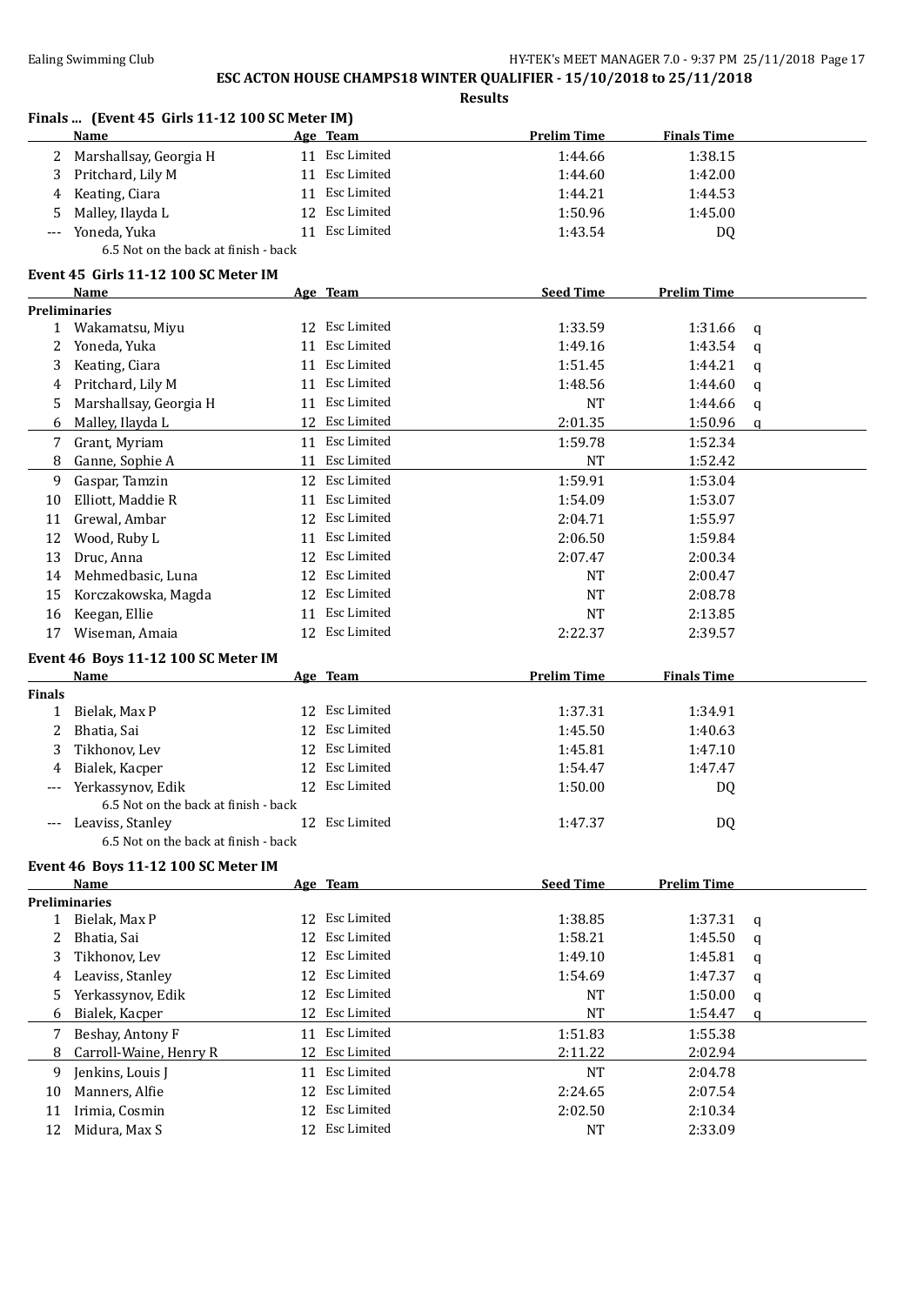**Results**

### **Preliminaries ... (Event 46 Boys 11-12 100 SC Meter IM)**

|               | I Temminal les  (Event 40 DOYS II-IZ TOO SC Meter IM)<br>Name    |    | Age Team       | <b>Seed Time</b>   | <b>Prelim Time</b> |              |
|---------------|------------------------------------------------------------------|----|----------------|--------------------|--------------------|--------------|
|               | Svenburg De Andrade, Oliver                                      |    | 11 Esc Limited | <b>NT</b>          | <b>NS</b>          |              |
|               | Event 47 Girls 13-14 200 SC Meter IM                             |    |                |                    |                    |              |
|               | Name                                                             |    | Age Team       | <b>Prelim Time</b> | <b>Finals Time</b> |              |
| <b>Finals</b> |                                                                  |    |                |                    |                    |              |
| $\mathbf{1}$  | Beetham, Gwen                                                    |    | 14 Esc Limited | 2:59.72            | 3:00.06            |              |
| 2             | Kynaston, Eva L                                                  |    | 14 Esc Limited | 3:33.22            | 3:33.37            |              |
| 3             | Bryce, Molly E                                                   |    | 13 Esc Limited | 3:37.82            | 3:43.75            |              |
| 4             | Nurnberg, Elena S                                                |    | 13 Esc Limited | 3:55.45            | 3:52.25            |              |
| 5             | Benderdouche, Sara                                               |    | 13 Esc Limited | 3:53.96            | 3:55.75            |              |
|               | McDonagh, Milly G                                                |    | 13 Esc Limited | 3:44.31            | DQ                 |              |
|               | 8.3 Breaststroke kick used (legal in Masters Competitions) - fly |    |                |                    |                    |              |
|               | Event 47 Girls 13-14 200 SC Meter IM                             |    |                |                    |                    |              |
|               | Name                                                             |    | Age Team       | <b>Seed Time</b>   | <b>Prelim Time</b> |              |
|               | <b>Preliminaries</b>                                             |    |                |                    |                    |              |
|               | 1 Fackney, Hanna R                                               |    | 13 Esc Limited | <b>NT</b>          | 2:41.53            | q            |
| 2             | Beetham, Gwen                                                    |    | 14 Esc Limited | 3:04.59            | 2:59.72            | $\mathbf q$  |
| 3             | Kynaston, Eva L                                                  |    | 14 Esc Limited | 3:49.22            | 3:33.22            | $\mathbf q$  |
| 4             | Bryce, Molly E                                                   |    | 13 Esc Limited | <b>NT</b>          | 3:37.82            | $\mathbf q$  |
| 5             | McDonagh, Milly G                                                |    | 13 Esc Limited | <b>NT</b>          | 3:44.31            | q            |
| 6             | Benderdouche, Sara                                               |    | 13 Esc Limited | <b>NT</b>          | 3:53.96            | $\mathbf{q}$ |
| 7             | Nurnberg, Elena S                                                |    | 13 Esc Limited | <b>NT</b>          | 3:55.45            |              |
|               | Warrillow, Isabella F                                            |    | 13 Esc Limited | <b>NT</b>          |                    |              |
| 8             |                                                                  |    |                |                    | 4:05.59            |              |
| 9             | Woldehiwot, Salem                                                |    | 13 Esc Limited | <b>NT</b>          | 4:18.15            |              |
| $---$         | Macyte, Esmile M                                                 |    | 13 Esc Limited | NT                 | <b>NS</b>          |              |
|               | Event 48 Boys 13-14 200 SC Meter IM                              |    |                |                    |                    |              |
|               | <b>Name</b>                                                      |    | Age Team       | <b>Prelim Time</b> | <b>Finals Time</b> |              |
| <b>Finals</b> |                                                                  |    |                |                    |                    |              |
| 1             | Decimavilla, Iker                                                |    | 14 Esc Limited | 3:09.26            | 2:56.25            |              |
| 2             | Savvanidis, Philippos                                            |    | 14 Esc Limited | 3:12.97            | 3:06.54            |              |
| 3             | Stojsavljevic, Savo                                              |    | 14 Esc Limited | 3:18.09            | 3:14.81            |              |
| 4             | Krasnodebski, Adam                                               |    | 13 Esc Limited | 3:51.66            | 3:33.75            |              |
| 5             | Rasmussen, Lucas                                                 |    | 13 Esc Limited | 3:44.50            | 3:40.10            |              |
| 6             | Demetre, Max                                                     |    | 13 Esc Limited | 3:58.90            | 4:01.00            |              |
|               | Event 48 Boys 13-14 200 SC Meter IM                              |    |                |                    |                    |              |
|               | Name                                                             |    | Age Team       | <b>Seed Time</b>   | Prelim Time        |              |
|               | <b>Preliminaries</b>                                             |    |                |                    |                    |              |
|               | 1 Decimavilla, Iker                                              |    | 14 Esc Limited | <b>NT</b>          | 3:09.26            | q            |
| 2             | Savvanidis, Philippos                                            |    | 14 Esc Limited | 3:08.46            | 3:12.97            | q            |
| 3             | Stojsavljevic, Savo                                              |    | 14 Esc Limited | 3:19.75            | 3:18.09            | q            |
| 4             | Mehmedbasic, Deni                                                |    | 13 Esc Limited | NT                 | 3:24.93            | q            |
| 5             | Rasmussen, Lucas                                                 |    | 13 Esc Limited | <b>NT</b>          | 3:44.50            | q            |
| 6             | Krasnodebski, Adam                                               |    | 13 Esc Limited | <b>NT</b>          | 3:51.66            | $\mathbf{q}$ |
| 7             | Demetre, Max                                                     | 13 | Esc Limited    | <b>NT</b>          | 3:58.90            |              |
| 8             | Verroiotis, Panos                                                |    | 13 Esc Limited | <b>NT</b>          | 4:17.41            |              |
| 9             | Gales Dobson, Theo                                               |    | 13 Esc Limited | <b>NT</b>          | 4:55.63            |              |
|               | Macaraig, Ervin                                                  | 13 | Esc Limited    | <b>NT</b>          | <b>NS</b>          |              |
|               |                                                                  |    |                |                    |                    |              |
|               | Event 49 Girls 15 & Over 200 SC Meter IM                         |    |                |                    |                    |              |
|               | <b>Name</b>                                                      |    | Age Team       | <b>Prelim Time</b> | <b>Finals Time</b> |              |
| <b>Finals</b> |                                                                  |    | 18 Esc Limited |                    |                    |              |
| 1             | Krynska, Agatka                                                  |    |                | 3:11.03            | 2:54.12            |              |
| 2             | Bryce, Emily                                                     | 17 | Esc Limited    | 3:05.19            | 2:58.44            |              |